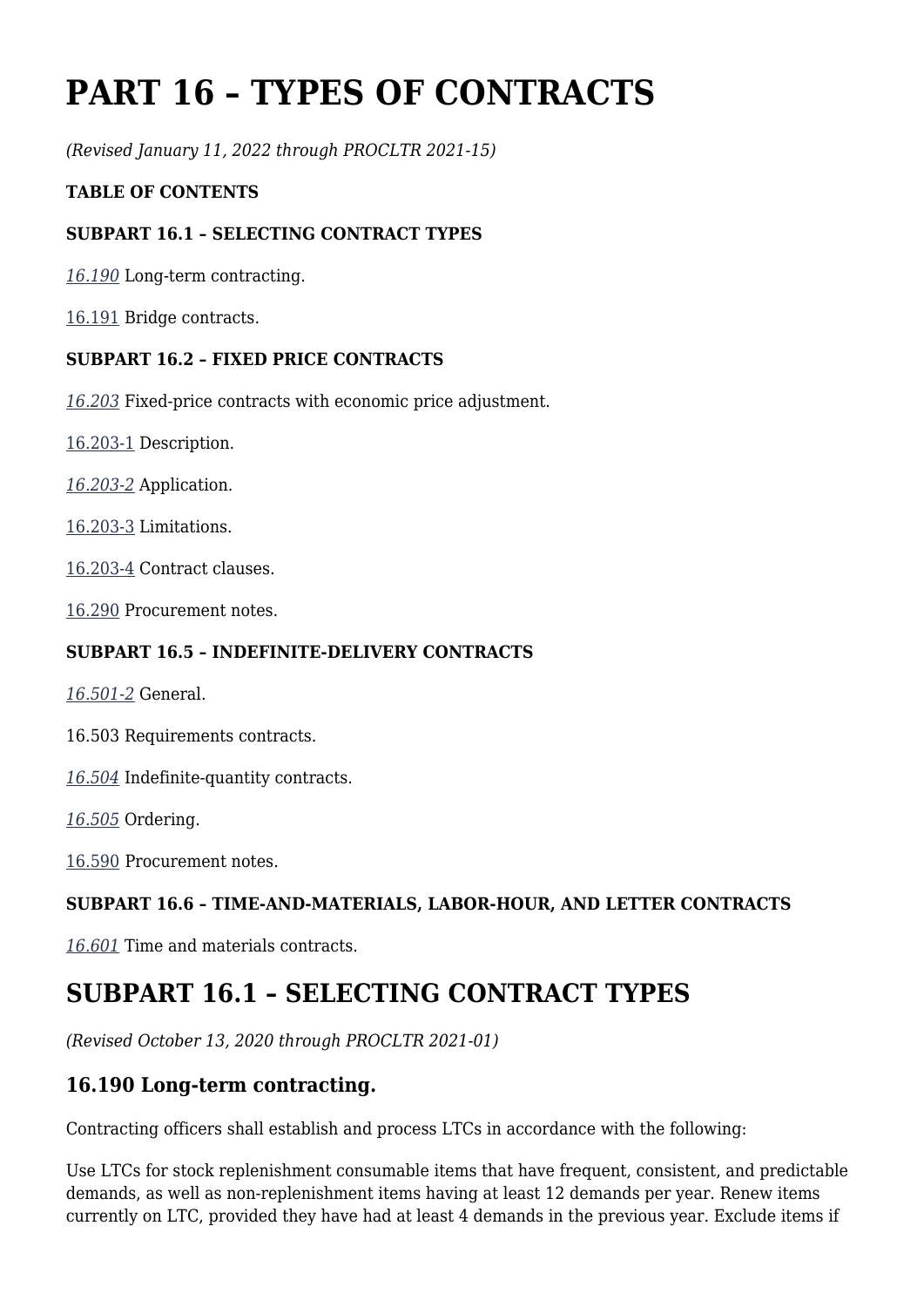they have 2 years DLA stock on hand, unless the PLT is 18 months or greater or there is no planned buy within 2 years. The DLR sites will follow the Military Service procedures for managing items on LTCs.

### **16.191 Bridge contracts.**

(a) For purposes of this section, the terms "contract" and "contracts" include contract actions with a total estimated value above the SAT, including task or delivery orders, and orders against GSA Schedule contracts. When determining if the acquisition meets the bridge contract definition in 2.101, contracting officers shall ensure compliance with FAR 13.003(c)(2) regarding splitting requirements.

(b) Bridge contracts impede competitive awards, and contracting officers shall limit their use in accordance with this paragraph. Contracting officers shall only use a bridge contract when it is not possible to award the planned follow-on contract in sufficient time to meet the Government's requirements. A bridge contract may be appropriate when—

(1) The competitive follow-on contract or solicitation has been protested;

(2) The approved acquisition strategy requires a necessary change that the HCA endorses;

(3) A statutory or regulatory change necessitates a change prior to award; or

(4) Other circumstances that the contracting officer can demonstrate are not due to lack of advance planning or inadequate procurement execution result in delay of a solicitation or award.

#### (c) The contracting officer shall—

(1) Coordinate with the requiring activity to prepare the appropriate justifications for a noncompetitive action to support solicitation and award of a bridge contract. Justifications include a formal justification and approval (FAR Part 6 or Subpart 13.5), limited sources justification (FAR Subpart 8.4), and exception to fair opportunity (FAR Subpart 16.5). The clearance levels are based on the type of justification and the total estimated value of the bridge contract action. Include the following in the justification:

(i) A clear statement that the action is a bridge contract in accordance with the definition at 2.101:

(ii) A detailed rationale for use of a bridge contract, including documentation that demonstrates the need for a bridge contract is not due to lack of advance planning or inadequate procurement execution;

(iii) A justification for the length of the bridge contract; and

(iv) A discussion of actions to be taken to avoid this bridge request and additional bridge contracts.

(2) Prepare a Decision Memorandum requesting approval to proceed with awarding a bridge contract. The approval authorities listed in 16.191(c)(3) must sign and approve the request before the contracting officer issues a solicitation or otherwise commences negotiations for award of the bridge. Contracting officers shall include the following in all bridge contract approvals:

(i) Supporting documentation in accordance with FAR 4.801(b);

(ii) Signatures meeting the FAR 2.101 definition; and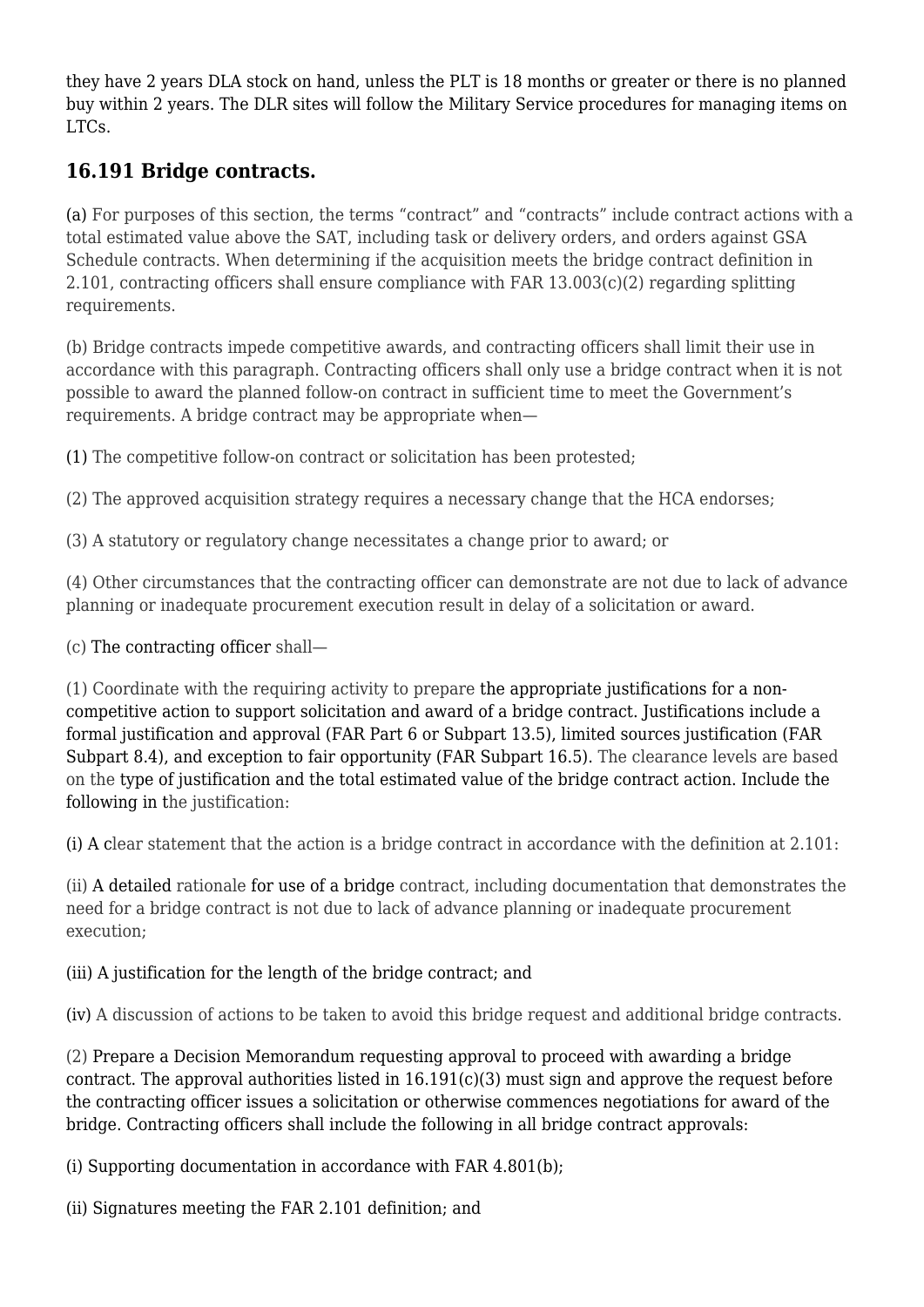(iii) The justification in accordance with  $16.191(c)(1)$ , unless FAR 6.302-2 or other provision of FAR Subpart 6.3 not requiring preparation of a J&A prior to commencing negotiations applies.

(3) Subparagraphs (i)-(iii) identify the authorities for recommendation and approval of bridge contracts. The recommending and approval authorities shall not be the same person.

(i) The contracting officer recommends and the HCA approves initial bridge contracts. The HCA may delegate approval authority to the CCO for actions up to \$1M.

(ii) The HCA recommends, and the DLA Competition Advocate approves the second bridge contract, except for actions where the DLA Acquisition Deputy Director is also the HCA. For actions where the DLA Acquisition Deputy Director is also the HCA, the DLA Acquisition Operations Division Chief makes the recommendation for a second bridge contract to the DLA Competition Advocate who remains the approval authority. The recommendation and approval authorities in this subparagraph are nondelegable.

(iii) The HCA and the DLA Competition Advocate recommend for SPE approval any additional bridge contracts beyond the second bridge, except for actions where the DLA Acquisition Deputy Director is also the HCA. For actions where the DLA Acquisition Deputy Director is the HCA, the DLA Acquisition Operations Division Chief makes the recommendation for any additional bridge contract through the DLA Competition Advocate. After receiving an authorized recommendation from the DLA Acquisition Operations Division Chief, the DLA Competition Advocate will include their recommendation for SPE approval. The recommendation authority in this subparagraph is nondelegable.

(d) Approval to award a bridge contract does not relieve the contracting officer from any other regulatory requirements that the contracting officer must fulfill before making an award. For example, contracting officers must comply with requirements for acquisition plans in accordance with 7.102, synopsizing in accordance with FAR Subpart 5.2, and solicitation. The contracting officer must determine the contractor is responsible and ensure the contractor agrees to all terms and conditions currently required by the FAR and subordinate guidance. If required, the contracting officer shall document the Price Negotiation Objective Memorandum and Price Negotiation Memorandum or provide the Simplified Acquisition Award Documentation. These examples are not a comprehensive list of contract documentation requirements. Contracting officers shall not use documents from an existing contract as substitutes for documents required in the bridge contract or

incorporate terms and conditions from an existing contract into the new bridge contract by reference.

(e) Bridge contracts are independent acquisitions; therefore, contracting officers shall issue a separate contract when awarding a bridge. Contracting officers shall not award bridge contracts by modifying an existing contract.

(f) The contracting officer shall complete recording requirements in accordance with DFARS PGI 204.606, Reporting Data, and ensure appropriate coding of sole source awards.

(g) The contracting officer shall include the request, the approval, and all supporting documentation in the contract file.

(h) Reporting. Procuring organizations shall provide—

(1) A copy of the approval and relevant supporting documentation (e.g., J&A, and acquisition plan) to the DLA Acquisition Operations Division within thirty (30) days after awarding a bridge contract;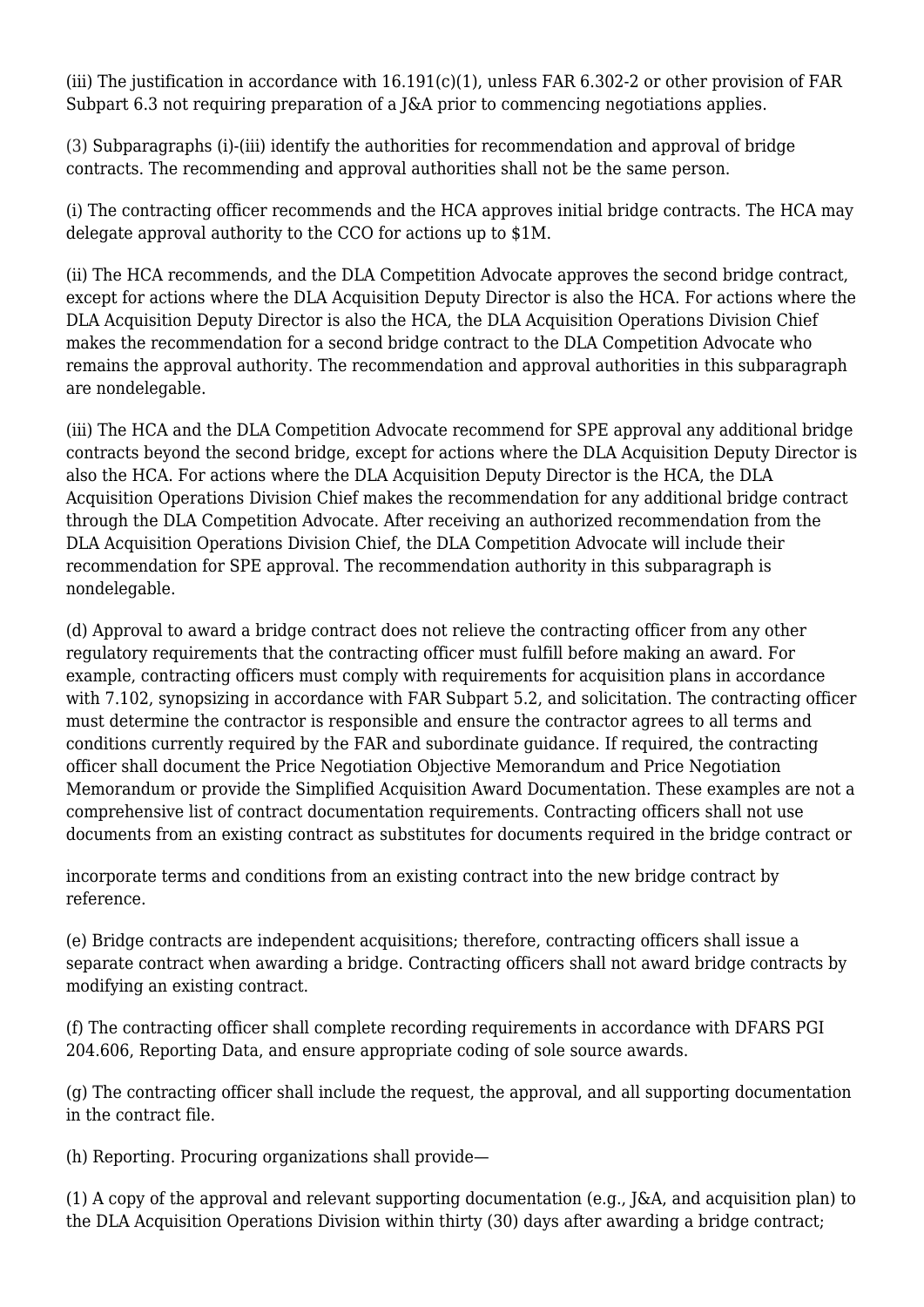(2) The DLA Acquisition Bridge Contracts Report to the DLA Acquisition Operations Division by the 10th of each month and include the status of all bridge contracts with a period of performance that has not expired.

# **SUBPART 16.2 – FIXED-PRICE CONTRACTS**

*(Revised June 12, 2020 through PROCLTR 2020-13)*

### **16.203 Fixed‑price contracts with economic price adjustment.**

### **16.203-1 Description.**

(a)(S-90) *Adjustment based on established prices.* Established prices may reflect industry‑wide and/or geographically based market price fluctuations for commodity groups, specific supplies or services, or contract end items. (See [DoD Class Deviation 1995-D0003, Economic Price Adjustment](https://dlamil.dps.mil/sites/Acquisition/Shared%20Documents/DoD%20Class%20Deviation%20-%20Economic%20Price%20Adjustment%20Clauses%20and%20DLAR%20Attachment%20October%205,%201995.pdf) [Clauses, issued October 5, 1995](https://dlamil.dps.mil/sites/Acquisition/Shared%20Documents/DoD%20Class%20Deviation%20-%20Economic%20Price%20Adjustment%20Clauses%20and%20DLAR%20Attachment%20October%205,%201995.pdf).)

(c)(S-90) *Adjustments based on cost indexes of labor or material.* These price adjustments may also be based on increases or decreases in indexes for commodity groups, specific supplies or services, or contract end items. (See [DoD Class Deviation 1995-D0003, Economic Price Adjustment Clauses,](https://dlamil.dps.mil/sites/Acquisition/Shared%20Documents/DoD%20Class%20Deviation%20-%20Economic%20Price%20Adjustment%20Clauses%20and%20DLAR%20Attachment%20October%205,%201995.pdf) [issued October 5, 1995.](https://dlamil.dps.mil/sites/Acquisition/Shared%20Documents/DoD%20Class%20Deviation%20-%20Economic%20Price%20Adjustment%20Clauses%20and%20DLAR%20Attachment%20October%205,%201995.pdf))

(S-90) Although a specific item or element of cost may require EPA coverage, the contracting officer shall also determine whether an EPA clause should cover the entire end item in order to take advantage of competitive market forces or moderate price fluctuations. Base this decision, which may be an appropriate element of tradeoff in negotiations, on risk and price analyses of the alternatives.

(S-91) All FAR and DFARS EPA clauses and DLAD and procuring organization EPA procurement notes shall contain the contractor's warranty that the contract prices do not include allowance for any contingency to cover increased costs also considered by the EPA clause or procurement note. The contracting officer shall ensure that contractors comply with this warranty.

### **16.203-2 Application.**

(S-92) If it becomes apparent that an EPA clause is clearly justified in a solicitation or contract but was not included, the contracting officer may include a FAR or DFARS EPA clause or DLAD or procuring organization EPA procurement note by solicitation amendment or bilateral contract modification.

(S-93) Send proposed DLAD and procuring organization EPA procurement notes to the DLA Acquisition Compliance, Policy and Pricing Division for approval. General Counsel shall review proposed DLAD and procuring organization EPA procurement notes.

### **16.203-3 Limitations.**

(S-90) A fixed-price contract with economic price adjustment may also be used to provide for price adjustments as authorized in this section. (See [DoD Class Deviation 1995-D0003, Economic Price](https://dlamil.dps.mil/sites/Acquisition/Shared%20Documents/DoD%20Class%20Deviation%20-%20Economic%20Price%20Adjustment%20Clauses%20and%20DLAR%20Attachment%20October%205,%201995.pdf) [Adjustment Clauses, issued October 5, 1995.](https://dlamil.dps.mil/sites/Acquisition/Shared%20Documents/DoD%20Class%20Deviation%20-%20Economic%20Price%20Adjustment%20Clauses%20and%20DLAR%20Attachment%20October%205,%201995.pdf))

and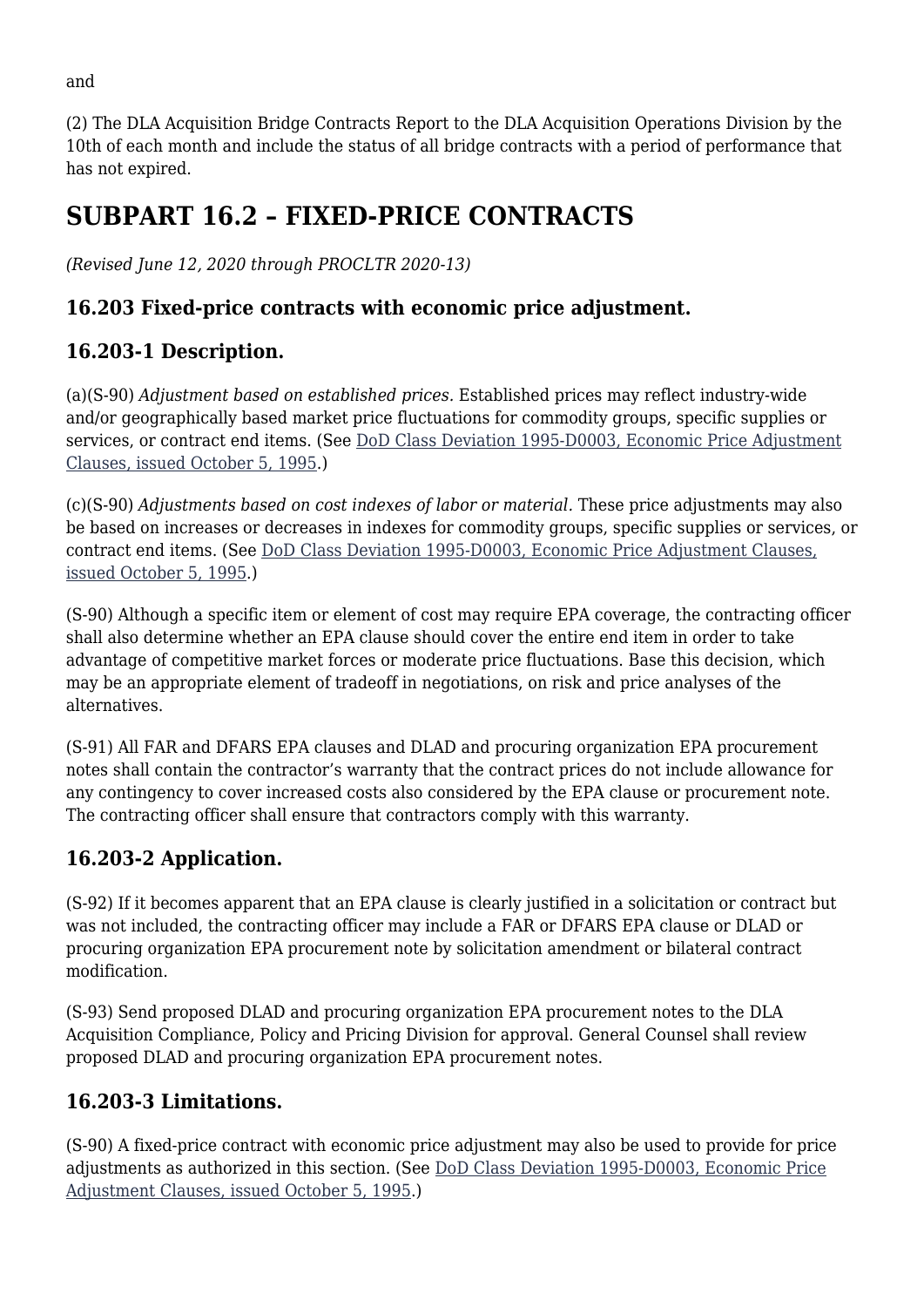### **16.203-4 Contract clauses.**

(S-90) When the contracting officer determines an existing EPA clause is not appropriate, the contracting officer may develop and use another EPA clause in accordance with 16.203-1(a)(S-90) or (c)(S-90). Established prices and cost indexes need not reflect changes in the costs or established prices of a specific contractor. The established price or cost index may be derived from sales prices in the marketplace, quotes, or assessments as reported or made available in a consistent manner in a publication, electronic database, or other form, by an independent trade association, Governmental body, or other third party independent of the contractor. More than one established price or cost index may be combined in a formula for economic price adjustment purposes in the absence of an appropriate single price or cost index. (See [DoD Class Deviation 1995-D0003,](https://dlamil.dps.mil/sites/Acquisition/Shared%20Documents/DoD%20Class%20Deviation%20-%20Economic%20Price%20Adjustment%20Clauses%20and%20DLAR%20Attachment%20October%205,%201995.pdf) [Economic Price Adjustment Clauses, issued October 5, 1995](https://dlamil.dps.mil/sites/Acquisition/Shared%20Documents/DoD%20Class%20Deviation%20-%20Economic%20Price%20Adjustment%20Clauses%20and%20DLAR%20Attachment%20October%205,%201995.pdf).)

### **16.290 Procurement notes.**

(a) *Adjustments based on established prices – standard supplies.* If the contracting officer determines that no existing FAR or DFARS EPA clause, or DLAD or procuring organization EPA procurement note, is appropriate, the contracting officer may develop a procurement note for onetime use, subject to CCO approval in accordance with  $1.301(a)(1)(S-92)(A)$ .

(1) Contracting officers may use procurement note C13 in solicitations and contracts, when the contracting officer determines that the use of the clause at FAR 52.216-2 is inappropriate (reference FAR Deviation #2008-02).)

\*\*\*\*\*

C13 Economic Price Adjustment – Standard Supplies (AUG 2017)

(a) The contractor warrants that the unit price stated in the schedule for [*offeror insert schedule line item number*] is not in excess of the contractor's applicable established price in effect on the contract date for like quantities of the same item. The term "unit price" excludes any part of the price directly resulting from requirements for preservation, packaging, or packing beyond standard commercial practice. The term "established price" means a price that –

(1) Is an established catalog or market price for a commercial item sold in substantial quantities to the general public; and

(2) Is the net price after applying any standard trade discounts offered by the contractor.

(b) The contractor shall promptly notify the contracting officer of the amount and effective date of each decrease in any applicable established price. Each corresponding contract unit price shall be decreased by the same percentage that the established price is decreased. The decrease shall apply to those items ordered on and after the effective date of the decrease in the contractor's established price, and this contract shall be modified accordingly.

(c) If the contractor's applicable established price is increased after the contract date, the corresponding contract unit price shall be increased, upon the contractor's written request to the contracting officer, by the same percentage that the established price is increased, and the contract shall be modified accordingly, subject to the following limitations:

(1) The aggregate of the increases in any contract unit price under this procurement note shall not exceed 10 percent of the contract unit price [at the outset of each performance/ordering period].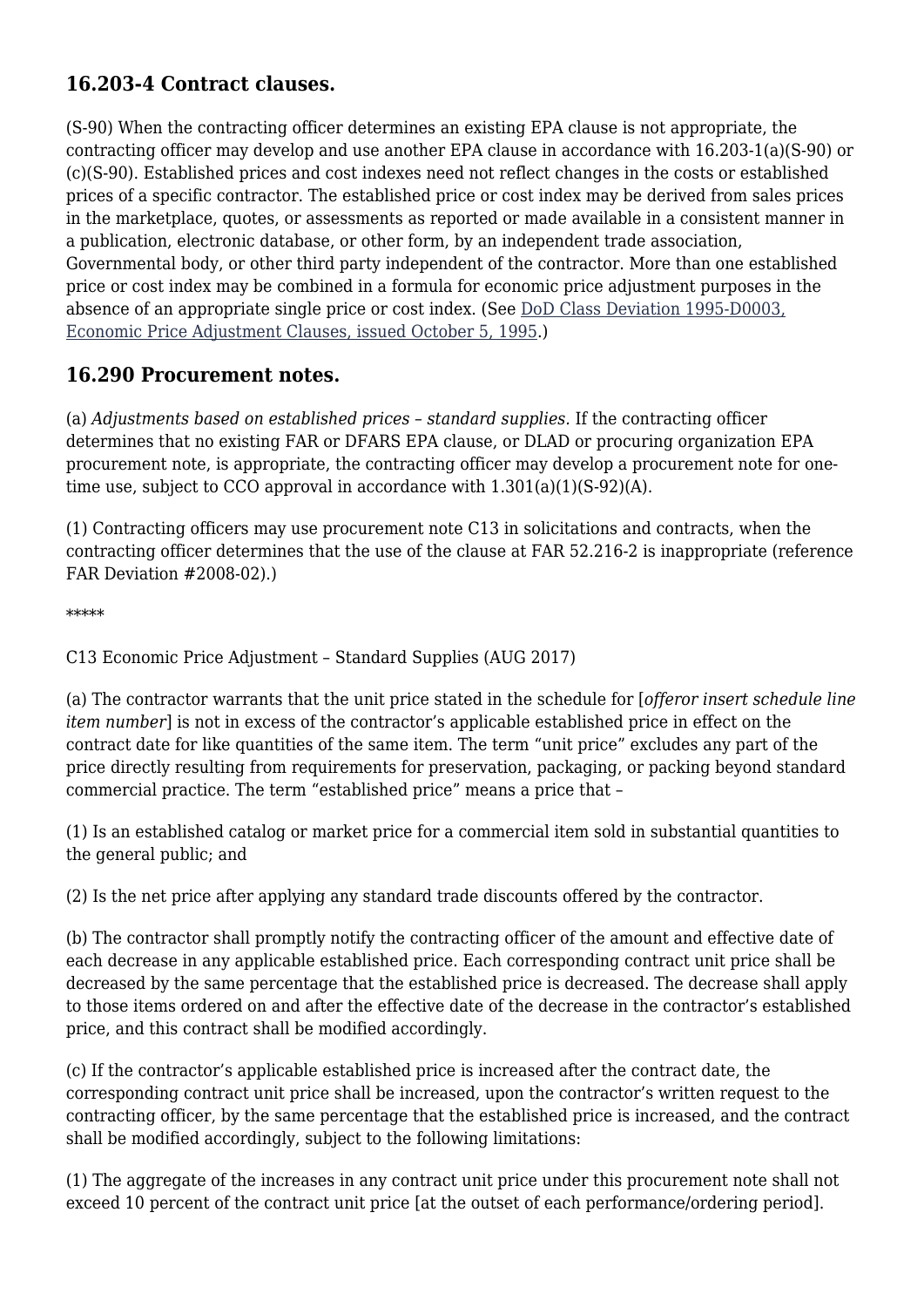(2) The increased contract unit price shall be effective –

(i) On the effective date of the increase in the applicable established price if the contracting officer receives the contractor's written request within 10 days thereafter; or

(ii) If the written request is received later, on the date the contracting officer receives the request.

(3) The increased contract unit price shall not apply to quantities ordered under the contract before the effective date of the increased contract unit price.

(4) No modification increasing a contract unit price shall be executed under this paragraph (c) until the contracting officer verifies the increase in the applicable established price.

(5) Within 30 days after receipt of the contractor's written request, the contracting officer may cancel, without liability to either party, any undelivered portion of the contract items affected by the requested increase.

(d) During the time allowed for the cancellation provided for in subparagraph (c)(5) of this procurement note, and thereafter if there is no cancellation, the contractor shall continue deliveries according to the contract delivery schedule, and the Government shall pay for such deliveries at the contract unit price, increased to the extent provided by paragraph (c) of this clause.

\*\*\*\*\*

(2) Contracting officers may use procurement note M09 for fresh fruits and vegetables under the DLA Troop Support subsistence supply chain for long term contracts (reference FAR Deviation #2008-02).

(3) Contracting officers may use a procuring organization EPA procurement note in any DLA Multiple Award Schedule solicitation or contract instead of FAR 52.216-2.

(b) *Adjustments based on established prices – semi-standard supplies.* The contracting officer may use a procuring organization EPA procurement note with FAR clause 52.216-3.

(c) *Adjustments based on cost indexes of labor or material.*

(1) The contracting officer may include an index clause in solicitations and resulting contracts only if the contracting officer documents in the acquisition plan that the acquisition satisfies the requirements of FAR 16.203-4(d) and DFARS 216.203-4(d). The contracting officer shall select the most appropriate index published by the Bureau of Labor Statistics (BLS). The contracting officer may use another index if the contracting officer determines that no BLS index is suitable and documents in the acquisition plan the specific BLS indexes considered, why they were unsuitable, and rationale demonstrating the suitability of the index selected.

(2) If any applicable index is discontinued or its method of derivation is altered substantially, or the contracting officer determines that the index consistently and substantially fails to reflect market conditions, the parties shall agree upon an appropriate substitute index for determining price adjustments. The contracting officer shall modify the contract to reflect such substitute index, effective on the date the index specified in the contract is no longer published or began to consistently and substantially fail to reflect market conditions.

(d) *Price adjustment for Department of Labor Index.*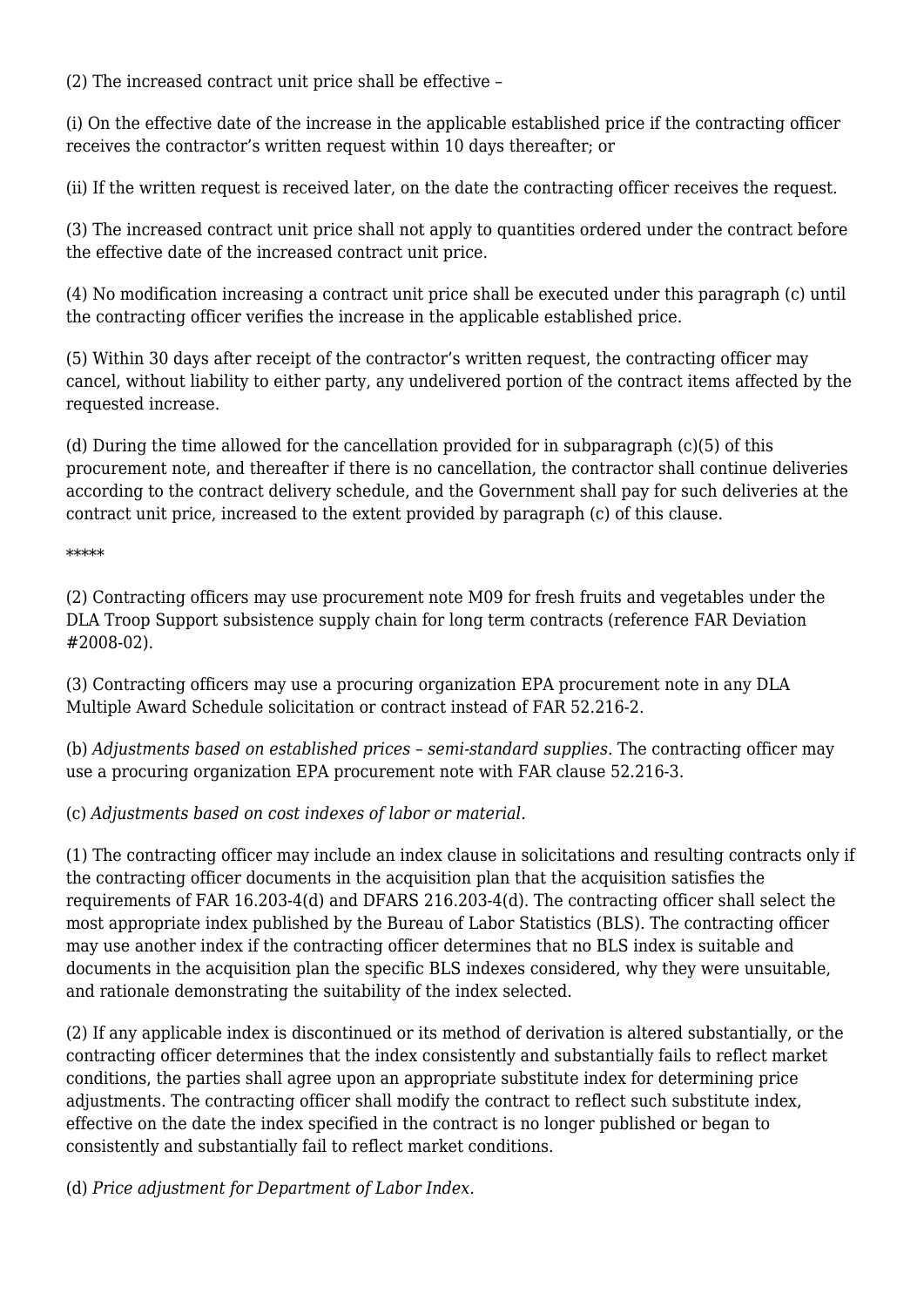(1) The contracting officer may use procurement note C09 in solicitations and contract awards when—

(i) Unpredictable increases or decreases in the cost of producing the items are expected or pricing uncertainties exist for a component or components of the end item, and the change in cost of production or component prices can be tracked via the Producers Price Index (PPI) published by the BLS; or unpredictable increases or decreases in the cost of producing the items are expected or pricing uncertainties exist for labor, and the change in cost of production can be tracked via the Employment Cost Index (ECI) published by the BLS.

(ii) The circumstances in FAR  $16.203-4(d)(1)$  exist;

(iii) The contracting officer considers the use of this procurement note appropriate; and

(iv) The requirements of FAR 16.203-3 and DLAD Subpart 16.2 are met.

(2) The contracting officer shall coordinate with the procuring organization pricing office before selecting the index. For procuring organizations with no pricing office, the contracting officer shall coordinate the fill-in sections with the DLA Acquisition Contract & Pricing Compliance Division.

(3) Notes for fill-in text:

(i) Paragraph (b)(1): Enter the appropriate Price Index (ECI, PPI, etc.) code number identification and title in the fill-in. Normally, unadjusted indexes should be used (as opposed to seasonally adjusted indexes). Note: If it is determined that the index to be used will only measure part of the cost of production or material, then that percentage which is measured can be specified. For example, if the component is cotton and the Bureau of Labor Statistics (BLS) index is only judged to measure 50% of the contract price, then this should be specified such as 50% times the base price.

(ii) Paragraph (b)(2): Enter the number of months, or quarters for ECI, for the adjusting price index.

(iii) Paragraph (b)(3): One box must be selected. Enter the number of months, or quarters for ECI, in each fill-in. Note: If final indexes are used, adjust the number of months, or quarters, in the second fill-in to account for first published indexes.

(iv) Paragraph (c)(1): Enter the number of price adjustments per contract year.

(v) Paragraph (d): Enter the appropriate percentage price increase ceiling, considering the length of contract performance, index volatility, and ratio of the cost covered by this clause to the total contract price. Any percentage over 10 percent requires approval by the chief of the contracting office.

(vi) Paragraph (f)(2): Enter the minimal dollar amount for an adjustment to be made for retroactive price changes. The default is \$500.

\*\*\*\*\*

C09 Economic Price Adjustment – Department of Labor Index (JUN2020)

(a) Warranties. The contractor warrants that—

(1) The base unit prices set forth in the Schedule do not include allowances for any portion of the contingency covered by this procurement note; and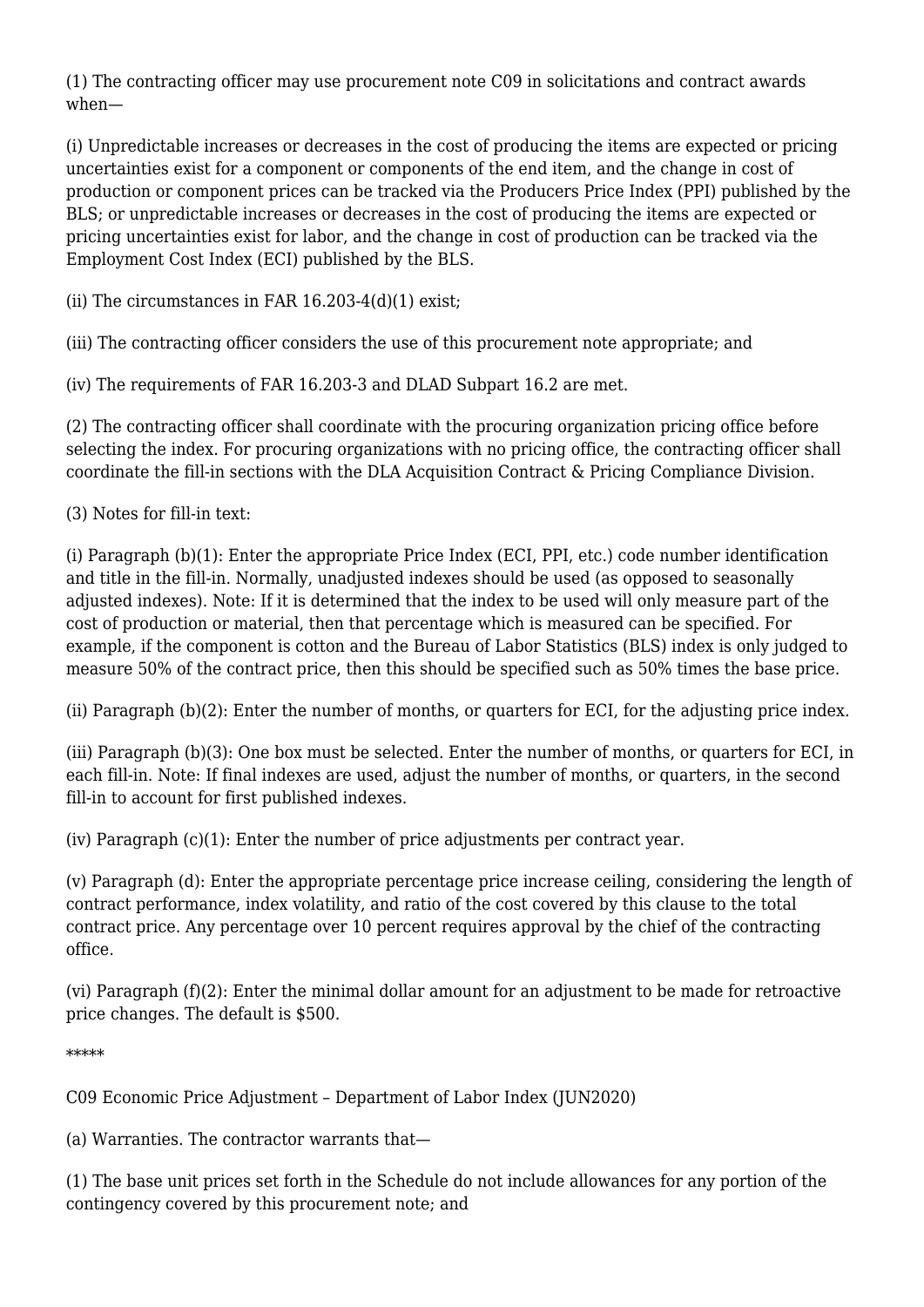(2) Prices invoiced shall be computed in accordance with the terms of this procurement note.

(b) Definitions. As used throughout this procurement note—

(1) *"Index"*, for the purpose of price adjustment under this procurement note, means the Producer Price Index(es) reported in the monthly publication entitled, "Producer Price Indexes", published by the United States (U.S.) Department of Labor (DOL), Bureau of Labor Statistics (BLS) for the following code number(s) and title(s):  $(contracting \; of \; fi \; l\; -1)$ *in*) cor the Employment Cost Index(es) reported in the quarterly publication entitled, "Employment Cost Indexes," published by the United States (U.S.) Department of Labor (DOL), Bureau of Labor Statistics (BLS) for the following code number(s) and title(s): \_\_\_\_\_\_\_\_\_\_\_\_\_\_\_\_\_\_\_\_\_\_\_(*contracting officer fill-in*)\_\_\_\_\_\_\_\_\_\_\_\_\_\_\_\_\_\_\_\_\_\_.

(2) *"Base index"* means the arithmetic average of the final version of the indexes published for the months, or quarters for ECI, preceding the closing date for receipt of proposals or the date required for receipt of final proposal revisions, if discussions were held.

(3) *"Adjusting index"* means the \_\_\_\_ arithmetic average of the [ ] first published or [ ] final version of the index for the \_\_\_\_\_ months, or \_\_\_\_\_ quarters for ECI, prior to the month in which the adjusting contract modification is effective.

(4) *"Base unit price"* means the unit price applicable to a quantity of a contract line item established at contract award, exclusive of any price adjustment pursuant to this procurement note.

(5) *"Adjustment period"* means the period during which a particular adjustment to the unit price under this procurement note (calculated at the beginning of the adjustment period) will apply. The length of each adjustment period in months is the number of adjustments allowed per year in (c)(1) below divided by 12.

(c) Adjustments. Prior to the end of each adjustment period, the contracting officer will calculate the adjusting index and any adjusted contract unit price(s) for the new adjustment period, and modify the contract accordingly. The contracting officer will make price adjustments in accordance with this procurement note by issuing a contract modification showing the base index, the adjusting index, the base unit price, the mathematical calculations, and the changed unit price(s). The price adjustment shall apply to orders issued after the effective date of the contract modification establishing the unit price for the adjustment period. The contracting officer will base the price adjustment(s) for each adjustment period on the percentage change between the base index and the adjusting index for the adjustment period, as applied to the base unit price.

(1) The contractor shall decrease its price in any particular adjustment period if the adjusting index is less than the base index. This contract allows entirely price adjustments per contract year.

(2) Example of adjustment calculation:

Base Index=  $109.88*$ 

Adjusting Index =  $112.72*$ 

Less base index  $= 109.88$ 

Change to index  $= 2.84$ 

Divide change to index by base index =  $2.84 / 109.88 = .02585 (2.585%)$ \*\*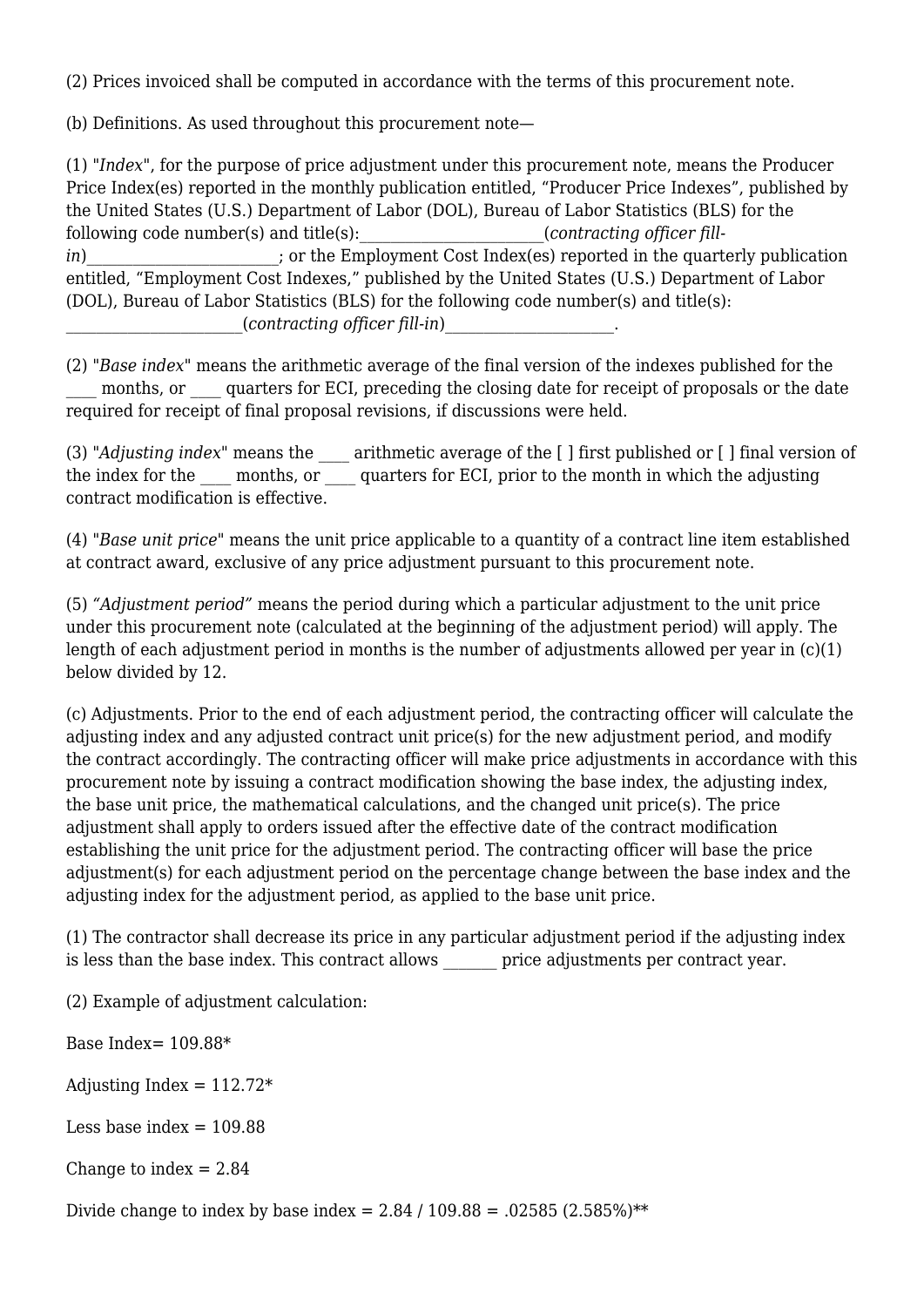Multiply by the base unit price =  $$50.00 \times 0.02585 = $1.29***$ 

= Unit Price Adjustment

Adjusted unit price = \$51.29

\*In computing the base and adjusting indexes, the contracting officer will round the resulting figure to the second decimal place.

\*\*The contracting officer will round this number to the fifth decimal place.

\*\*\*The contracting officer will round all dollar figures to the nearest cent.

(d) Upward ceiling on economic price adjustment. No upward ceiling shall apply under this economic price adjustment procurement note, unless the BLS series is based on indices below the six-digit level. (An index "below the six-digit level" in BLS usage means an index with an identifier exceeding six-digits). For any BLS series that is below the six-digit level, the following ceiling shall apply: The contractor agrees that the aggregate of the increases in any contract unit price under the terms of this procurement note shall not exceed  $\%$  (percent) of the original base unit price, except as provided hereafter.

(1) If at any time the contractor has reason to believe that within the near future a price adjustment under the terms of this procurement note will be required that will exceed the adjustment ceiling for any item, the contractor shall promptly notify the contracting officer in writing of the expected increase. The notification shall include a revised ceiling the contractor believes is sufficient to permit completion of remaining contract performance, along with appropriate explanation and documentation as required by the contracting officer.

(2) If an increase in the index would raise a contract unit price for an item above the current ceiling, the contracting officer may issue a contract modification to raise the ceiling. If the contracting officer does not raise the contract ceiling, the contracting officer will promptly notify the contractor in writing.

(e) Invoices. The basis for prices payable under this contract is the latest adjusted unit price incorporated into the contract as of the date of order.

(f) Retroactive adjustment. This paragraph applies only if the contracting officer selected "first published index" in paragraph (b)(3). If the Government has already paid for orders delivered during an adjustment period, the contractor may request a retroactive adjustment. The contracting officer will, base the retroactive adjustment on the difference between a higher final revised index applicable to an adjustment period and the index values used in calculating the unit price for that adjustment period, subject to the adjustment ceiling in paragraph (d) and nder] the following conditions:

(1) The request for equitable adjustment clearly establishes that the unit price adjustment for the adjustment period would have been higher if the final revised index had been used;, and identifies all invoices and payments to which it applies cites the specific index differences relating to the requested adjustment, and provides a calculation of the total net price adjustment for items delivered during that adjustment period.

(2) The total dollar change for items delivered is  $\$  (\$500.00 unless otherwise stated) or more for the applicable adjustment period(s).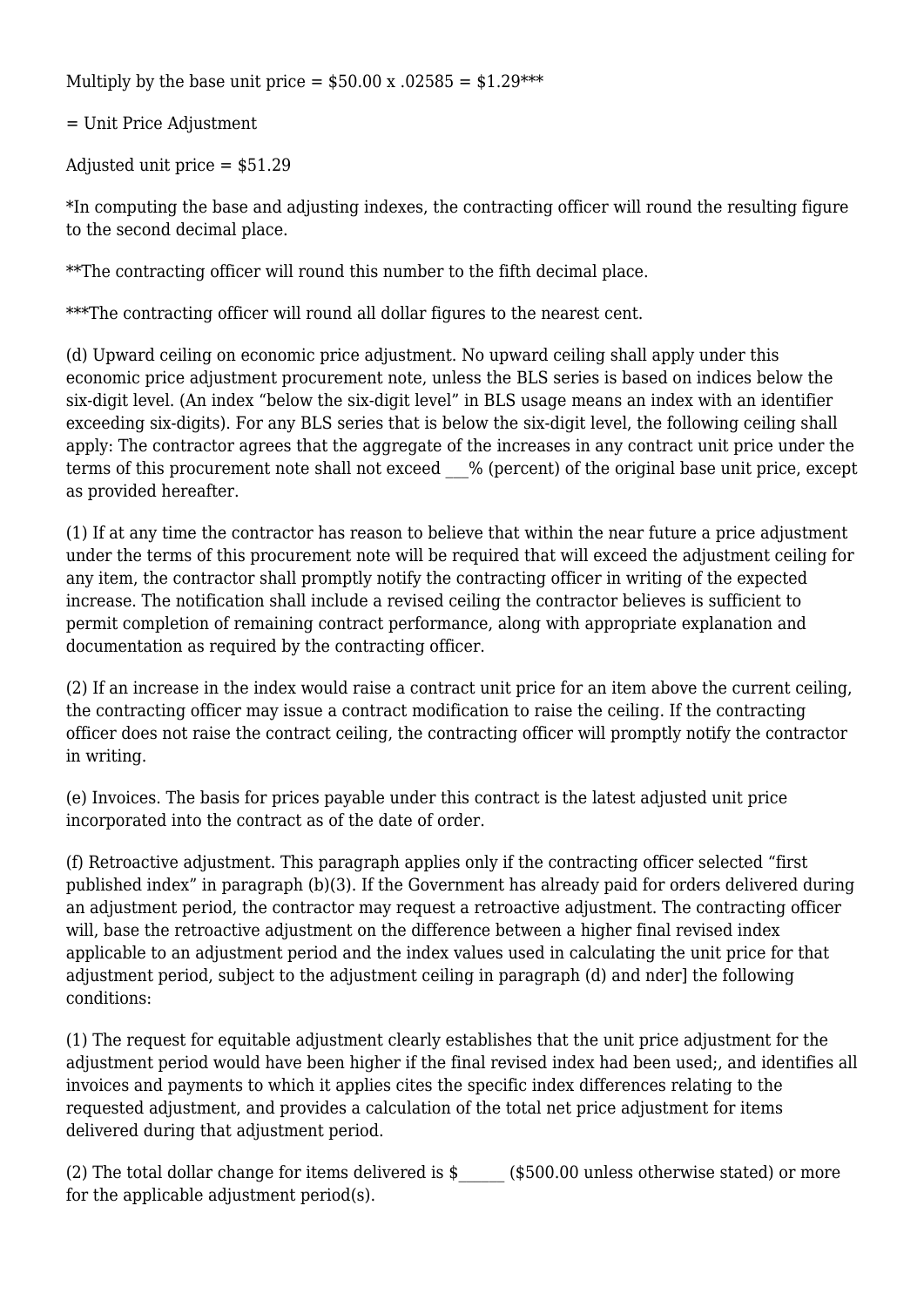(3) The contracting officer received the contractor's written request within 45 days following publication of the final revised index.

The contractor shall adjust its prices downward based on the difference between a lower final revised index applicable to an adjustment period and the index values used in calculating the unit price for that adjustment period, subject to the limitation in paragraph (f)(2).

(g) Revision of index. If any applicable index is discontinued or its method of derivation is altered substantially, or if the contracting officer determines that the index consistently and substantially fails to reflect market conditions, the parties shall mutually agree upon an appropriate and comparable substitute. The contracting officer will modify the contract to reflect such substitute effective on the date the index was discontinued, altered, or began to consistently and substantially fail to reflect market conditions.

(h) Final invoice. The contractor shall include a statement on the final invoice confirming it has applied all decreases required by this procurement note to the amounts invoiced.

(i) Disputes. The "Disputes" clause of the contract applies to any dispute arising under this procurement note.

#### \*\*\*\*\*

(e) *Adjustments based on established market prices or indexes.*

(1) Contracting officers shall determine the most appropriate international, national, regional, or local area market. Contracting officers shall include in the solicitation or contract an EPA clause or procurement note that identifies the index or established market price, the document containing such index or price, and its effective date or period.

(2) If the contracting officer is unable to identify an established market price or index that satisfactorily reflects economic fluctuations, the contracting officer may include fill-ins in the EPA clause or procurement note in the solicitation for offerors to recommend the most appropriate established market price or index. If the offeror does not propose an established market price or index, the contracting officer will select the most appropriate established catalog price and amend the solicitation to include the selected catalog price.

(3) Contracting officers shall consider the length of contract performance when entering the appropriate percentage price increase ceiling in paragraph (c)(1) of procurement note C09. Any percentage over 10 percent requires approval by the CCO or designee, or not lower than one level above the contracting officer. Such approval may cover more than one contract and extend over a stated definite time period not to exceed two years, at which time the contracting officer shall review the adjustment ceiling again.

(4) Contracting officers may use procurement note L24 in solicitations and contracts if acquiring commercial items for which manufacturers or suppliers have established published prices meeting the definition of market price or catalog price.

\*\*\*\*\*

L24 Economic Price Adjustment (EPA) – Established Prices (AUG 2017)

(a) The contractor warrants that the unit price stated in the Schedule for [offeror insert Schedule line item number] is not in excess of the contractor's applicable established price in effect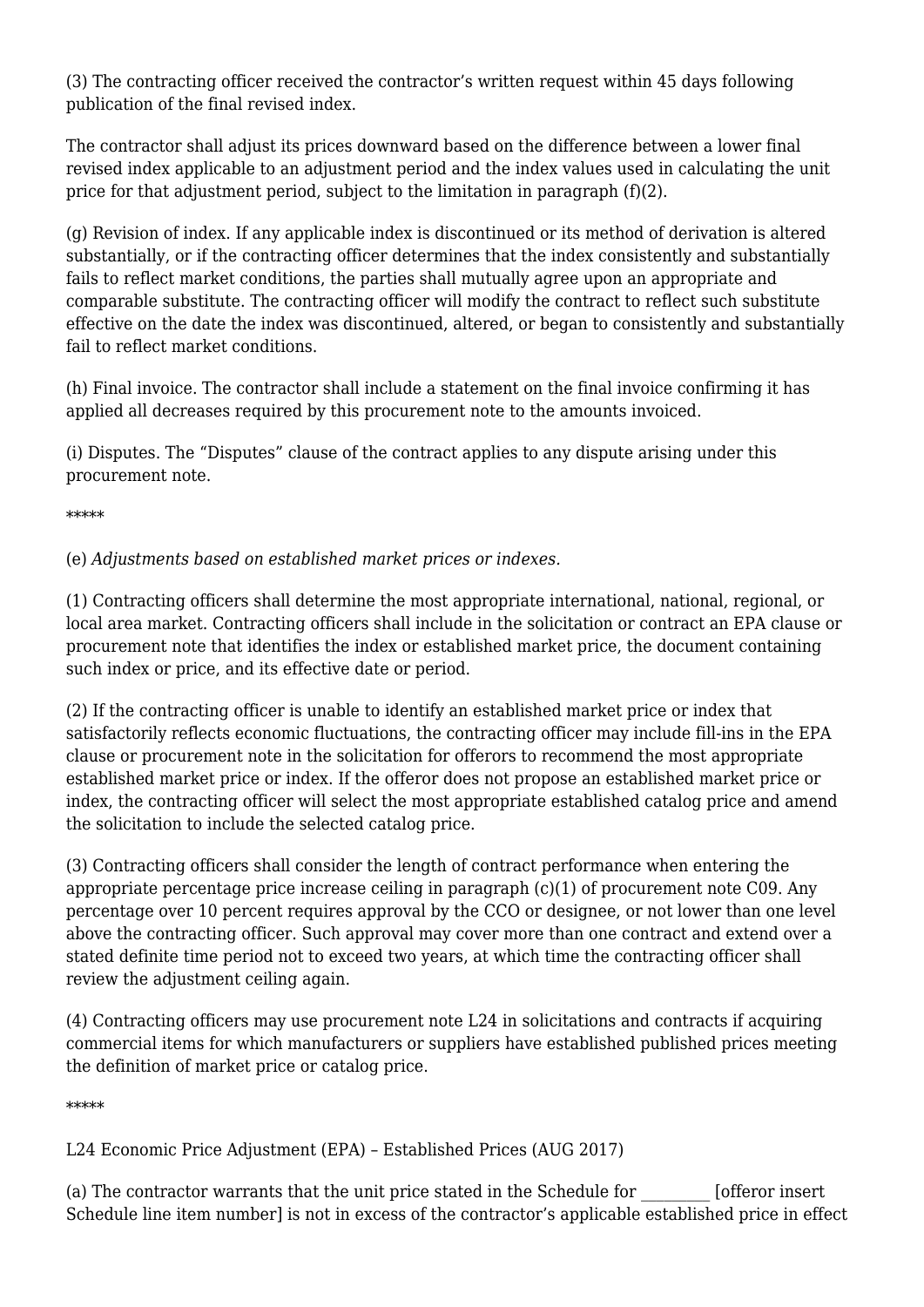on the contract date for like quantities of the same item. The term "unit price" excludes any part of the price directly resulting from requirements for preservation, packaging, or packing beyond standard commercial practice. The term "established price" means a price that –

(1) Is an established catalog or market price for a commercial item sold in substantial quantities to the general public; and

(2) Is the net price after applying any standard trade discounts offered by the contractor.

(b) The contractor shall promptly notify the contracting officer of the amount and effective date of each decrease in any applicable established price. Each corresponding contract unit price shall be decreased by the same percentage that the established price is decreased. The decrease shall apply to those items delivered on and after the effective date of the decrease in the contractor's established price, and this contract shall be modified accordingly.

(c) If the contractor's applicable established price is increased after the contract date, the corresponding contract unit price shall be increased, upon the contractor's written request to the contracting officer, by the same percentage that the established price is increased, and the contract shall be modified accordingly, subject to the following limitations:

(1) The aggregate of the increases in any contract unit price under this clause shall not exceed \_\_\_ percent of the original contract unit price.

(2) The increased contract unit price shall be effective –

(i) On the effective date of the increase in the applicable established price if the contracting officer receives the contractor's written request within 10 days thereafter; or

(ii) If the written request is received later, on the date the contracting officer receives the request.

(3) The increased contract unit price shall not apply to quantities scheduled under the contract for delivery before the effective date of the increased contract unit price, unless failure to deliver before that date results from causes beyond the control and without the fault or negligence of the contractor, within the meaning of the default clause.

(4) No modification increasing a contract unit price shall be executed under this paragraph (c) until the contracting officer verifies the increase in the applicable established price.

(5) Within 30 days after receipt of the contractor's written request, the contracting officer may cancel, without liability to either party, any undelivered portion of the contract items affected by the requested increase, except as follows.

(i) The contractor may, after that time, deliver any items that were completed or in the process of manufacture at the time of receipt of the cancellation notice, provided the contractor certifies and notifies the contracting officer of such items within 10 days after the contractor receives the cancellation notice.

(ii) The Government shall pay for those items at the contract unit price increased to the extent provided by paragraph (d) of this clause.

(iii) Any standard steel supply item shall be deemed to be in the process of manufacture when the steel for that item is in the state of processing after the beginning of the furnace melt.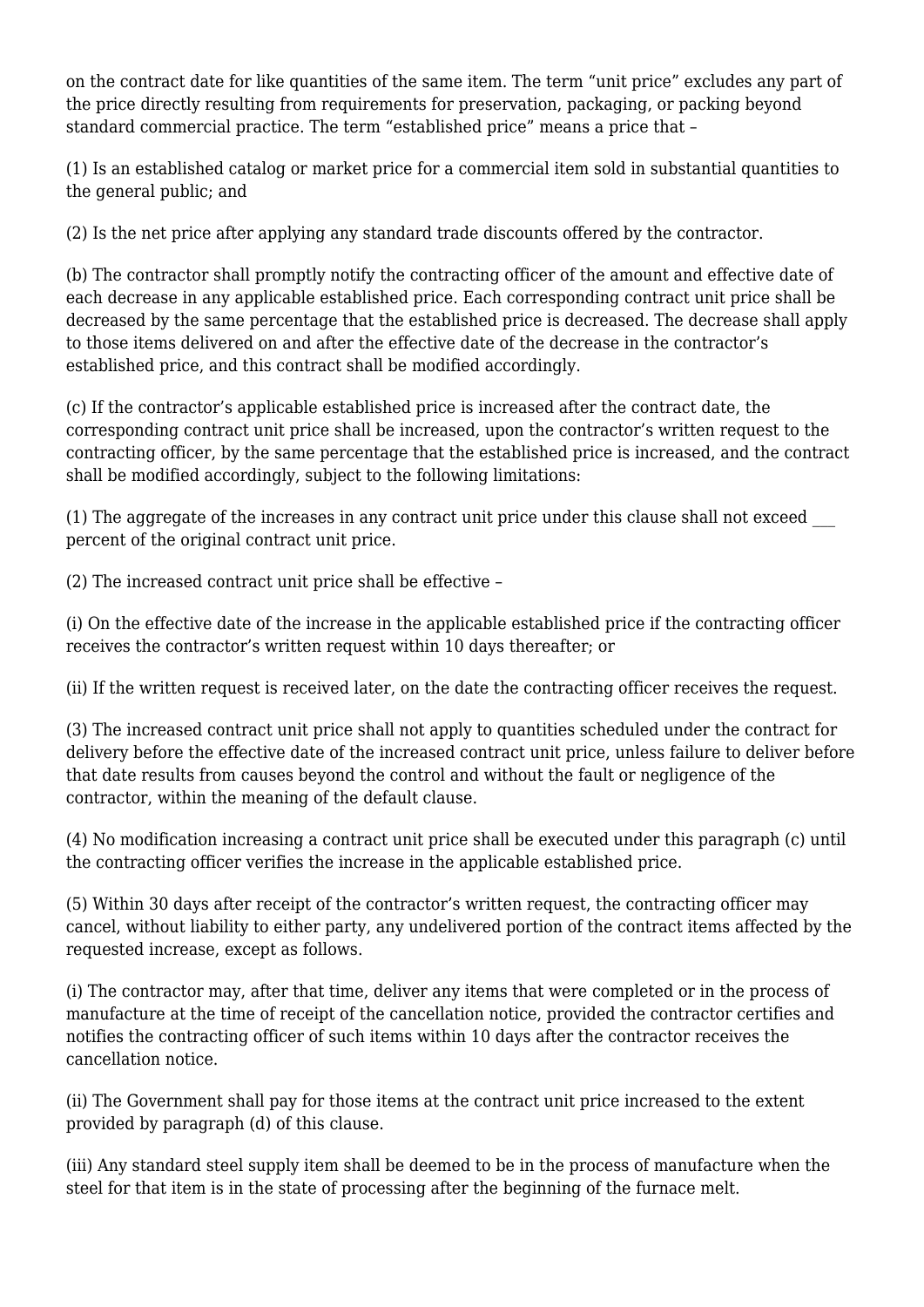(d) During the time allowed for the cancellation provided for in subparagraph (c)(5) of this clause, and thereafter if there is no cancellation, the contractor shall continue deliveries according to the contract delivery schedule, and the Government shall pay for such deliveries at the contract unit price, increased to the extent provided by paragraph (c) of this clause.

(e) The contractor shall certify on each invoice that each unit price stated therein reflects all decreases required by this clause and shall certify on the final invoice that all price decreases required by this clause have been applied in the manner required herein.

(f) Disputes. Any dispute arising under this clause shall be determined in accordance with the Disputes clause of the contract.

#### \*\*\*\*\*

(f) *Adjustments based on established catalog prices.* The contracting officer may include an established catalog price-type EPA clause ([FAR 52.216-2 or 52.216-3,](https://www.acquisition.gov/%5Brp:link:far_dita-part-52%5D#P371_55149) [DFARS 252.216-7000 or](http://farsite.hill.af.mil/reghtml/regs/far2afmcfars/fardfars/dfars/dfars252_215.htm#P218_13677) [252.216-7001\)](http://farsite.hill.af.mil/reghtml/regs/far2afmcfars/fardfars/dfars/dfars252_215.htm#P218_13677) in solicitations and resulting contracts for an item previously bought without such EPA clause only after the contracting officer determines that an index-type or an established marketpriced EPA is unsuitable (i.e., does not meet the requirements of [FAR 16.203-4\(d](https://www.acquisition.gov/%5Brp:link:far_dita-part-16%5D#P67_13268)) and DFARS 216.203-4(d), or does not describe the supplies with specificity) and documents in the acquisition plan the results of actions taken in reaching this determination.

(g) The contracting officer may only use these procurement notes when the requirements of FAR 16.203-2 are met, the contracting officer makes the determination required by FAR 16.203-3, and the contracting officer determines that none of the standard FAR EPA clauses are appropriate for use in the acquisition.

(h) The contracting officer shall include procurement note L25 in solicitations when using negotiation procedures that include economic price adjustments.

\*\*\*\*\*

L25 Evaluation of Offers – Economic Price Adjustment (AUG 2017)

(a) Offers in response to solicitations will be evaluated without adding any amount for economic price adjustment unless the economic price adjustment (EPA) clause included in the solicitation provides for offerors to specify the portion of the contract price subject to EPA. In this case, the offered price(s) subject to the EPA clause will be adjusted to the maximum possible extent under the EPA using the price ceiling limitation provision of such clause for the basic contract plus all options covered by the evaluation. The resulting price(s) will be used for evaluation of offers.

(b) If a successful offeror stipulates a lower maximum increase limitation then that included in the solicitation, it will be incorporated into the resulting contract.

(c) Offers which (1) increase the maximum ceiling percentage specified in the solicitation, (2) stipulate a maximum decrease limit, or (3) delete or otherwise alter the economic price adjustment clause, will not be considered for award, unless the contracting officer determines that award on such basis is in the best interests of the Government and all offerors are afforded an opportunity to offer on the same basis.

#### \*\*\*\*\*

(i) Contracting officers may insert procurement note H12 in solicitations and awards, including those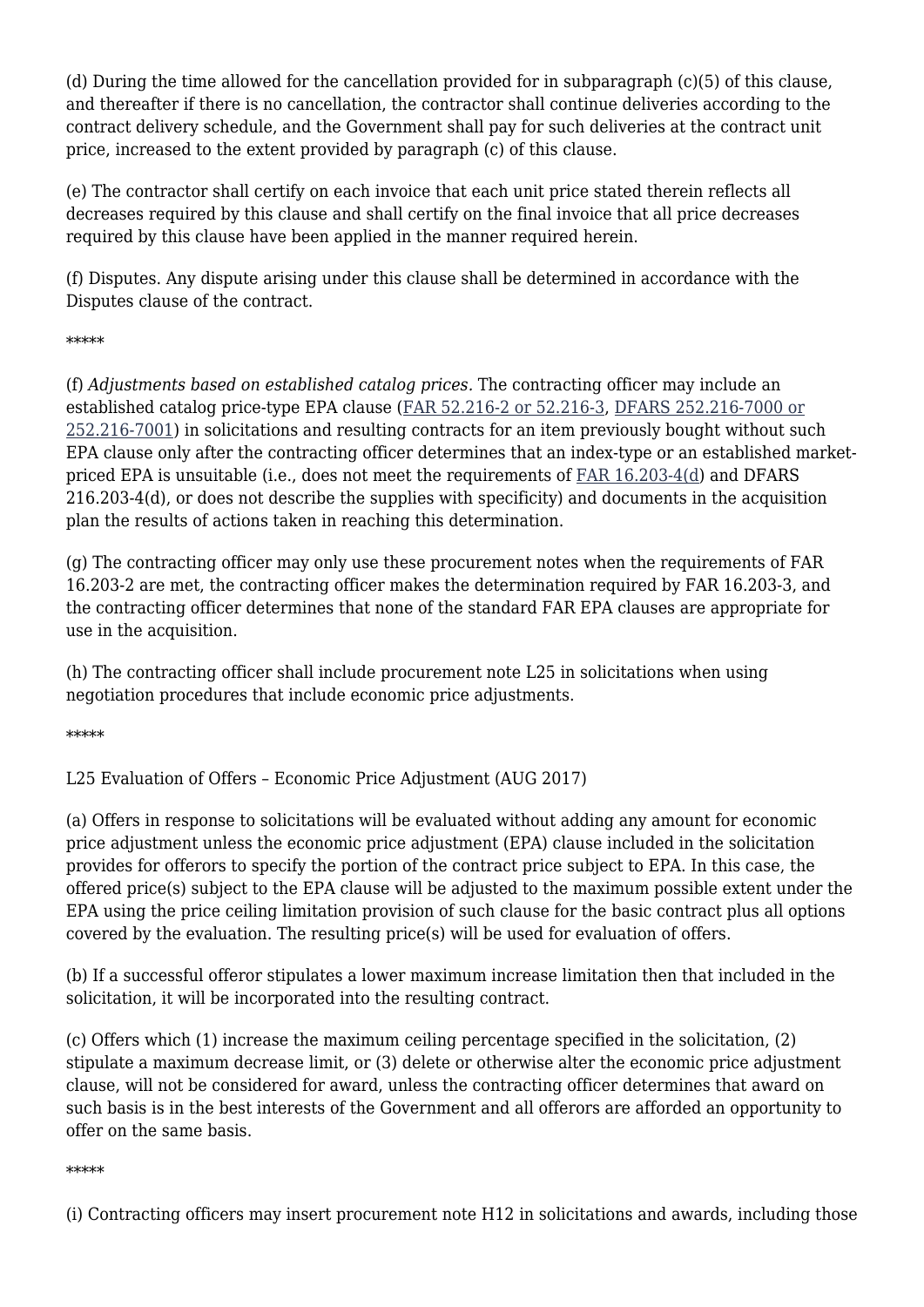subject to FAR Part 12, that meet the criteria in FAR 16.205 for fixed price prospective price redetermination, if the contracting officer determines economic price adjustment is unsuitable and requires contract pricing to be based on the date supplies are ordered rather than on date of delivery (reference FARS DEV 13-07).

\*\*\*\*\*

H12 Price Redetermination – Prospective (JUN 2020) (DEVIATION - PERMANENT)

(a) The unit prices and the total price stated in this contract shall be periodically redetermined in accordance with this procurement note, except that --

(1) The prices for supplies ordered and services performed before the first effective date of price redetermination (see paragraph (c) of this clause) shall remain fixed; and

(2) In no event shall the total amount paid under this contract exceed any ceiling price included in the contract.

(b) Definition. "Costs," as used in this clause, means allowable costs in accordance with Part 31 of the Federal Acquisition Regulation (FAR) in effect on the date of this contract.

(c) Price redetermination periods. For the purpose of price redetermination, performance of this contract is divided into successive periods. The first period shall extend from the date of the contract to to the second and each succeeding period shall extend for finsert appropriate number] months from the end of the last preceding period, except that the parties may agree to vary the length of the final period. The first day of the second and each succeeding period shall be the effective date of price redetermination for that period.

(d) Data submission.

(1) Not more than  $\qquad \qquad$  nor less than  $\qquad$  (see note (2)) days before the end of each redetermination period, except the last, the contractor shall submit --

(i) Proposed prices for supplies that may be ordered or services that may be performed in the next succeeding period, and –

(A) An estimate and breakdown of the costs of these supplies or services in the format of Table 15-2, FAR 15.408, or in any other form on which the parties may agree;

(B) Sufficient data to support the accuracy and reliability of this estimate; and

(C) An explanation of the differences between this estimate and the original (or last preceding) estimate for the same supplies or services; and

(ii) A statement of all costs incurred in performing this contract through the end of the \_\_\_ month (see Note (3)) before the submission of proposed prices with sufficient supporting data to disclose unit costs and cost trends for --

(A) Supplies ordered and services performed; and

(B) Inventories of work in process and undelivered contract supplies on hand (estimated to the extent necessary).

(2) The contractor shall also submit, to the extent that it becomes available before negotiations on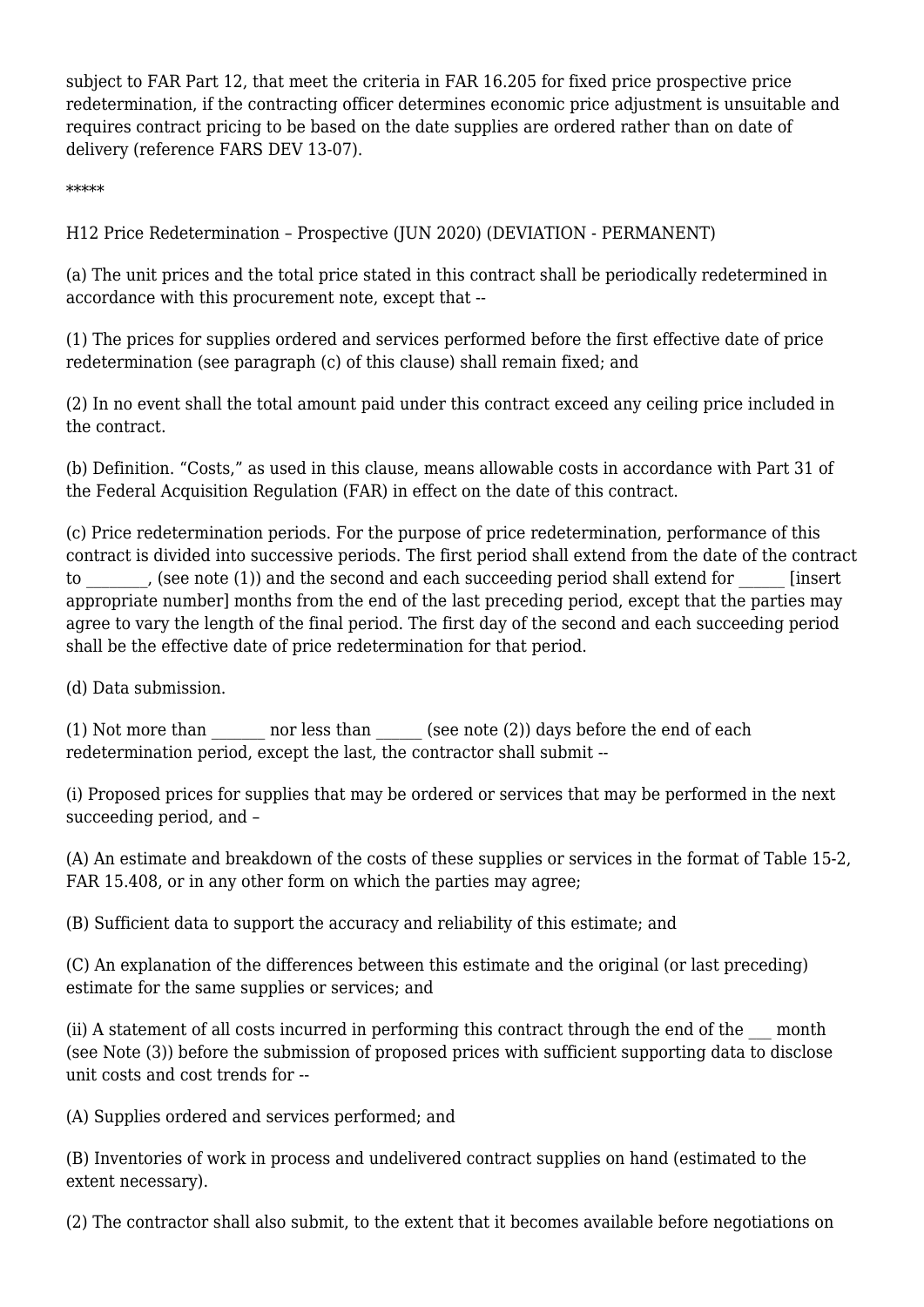redetermined prices are concluded –

(i) Supplemental statements of costs incurred after the date stated in subdivision  $(d)(1)(ii)$  of this section for --

(A) Supplies ordered and services performed; and

(B) Inventories of work in process and undelivered contract supplies on hand (estimated to the extent necessary); and

(C) Any other relevant data that the contracting officer may reasonably require.

(3) If the contractor fails to submit the data required by subparagraphs (d)(1) and (2) of this section, within the time specified, the contracting officer may suspend payments under this contract until the data are furnished. If it is later determined that the Government has overpaid the contractor, the contractor shall repay the excess to the Government immediately. Unless repaid within 30 days after the end of the data submittal period, the amount of the excess shall bear interest, computed from the date the data were due to the date of repayment, at the rate established in accordance with the interest clause.

(e) Price redetermination. Upon the contracting officer's receipt of the data required by paragraph (d) of this section, the contracting officer and the contractor shall promptly negotiate to redetermine fair and reasonable prices for supplies that may be ordered or services that may be performed in the period following the effective date of price redetermination.

(f) Contract modifications. Each negotiated redetermination of prices shall be evidenced by a bilateral modification to this contract, stating the redetermined prices that apply during the redetermination period.

(g) Adjusting billing prices. Pending execution of the contract modification (see paragraph (f) of this section), the contractor shall submit invoices or vouchers in accordance with the billing prices stated in this contract. If at any time it appears that the then-current billing prices will be substantially greater than the estimated final prices, or if the contractor submits data showing that the redetermined price will be substantially greater than the current billing prices, the parties shall negotiate an appropriate decrease or increase in billing prices. Any billing price adjustment shall be reflected in a contract modification and shall not affect the redetermination of prices under this clause. After the contract modification for price redetermination is executed, the total amount paid or to be paid on all invoices or vouchers shall be adjusted to reflect the agreed-upon prices, and any requested additional payments, refunds, or credits shall be made promptly.

(h) Quarterly limitation on payments statement. This paragraph (h) applies only during periods for which firm prices have not been established.

(1) Within 45 days after the end of the quarter of the contractor's fiscal year in which a delivery is first made (or services are first performed) and accepted by the Government under this contract, and for each quarter thereafter, the contractor shall submit to the contract administration office (with a copy to the contracting office and the cognizant contract auditor) a statement, cumulative from the beginning of the contract, showing --

(i) The total contract price of all supplies or services ordered and accepted by the Government and for which final prices have been established;

(ii) The total costs (estimated to the extent necessary) reasonably incurred for, and properly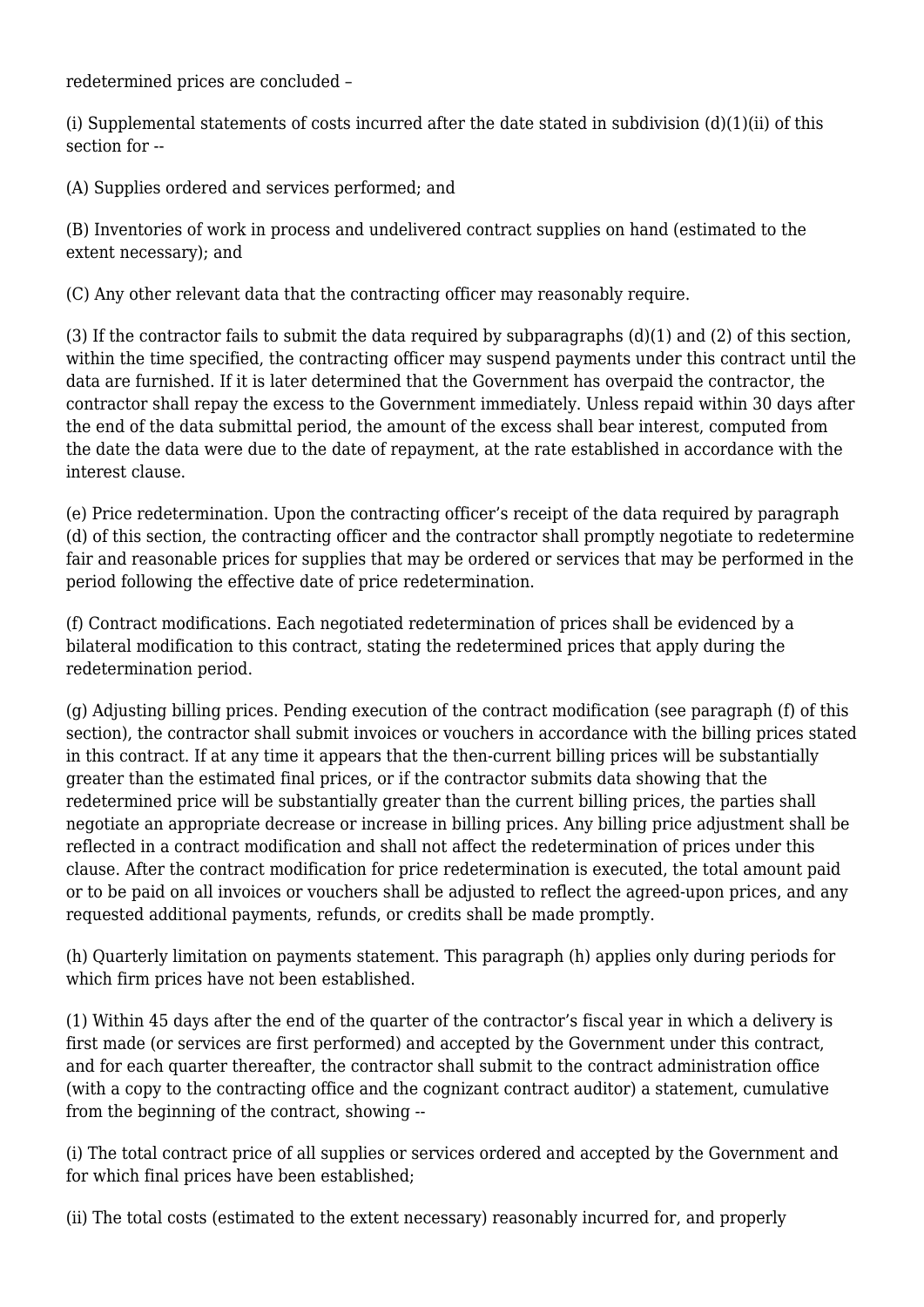allocable solely to, the supplies or services ordered and accepted by the Government and for which final prices have not been established;

(iii) The portion of the total interim profit (used in establishing the initial contract price or agreed to for the purpose of this paragraph (h)) that is in direct proportion to the supplies or services ordered and accepted by the Government and for which final prices have not been established; and

(iv) The total amount of all invoices or vouchers for supplies or services ordered and accepted by the Government (including amounts applied or to be applied to liquidate progress payments).

(2) The statement required by subparagraph (h)(1) of this section need not be submitted for any quarter for which either no costs are to be reported under subdivision (h)(1)(ii) of this section, or revised billing prices have been established in accordance with paragraph (g) of this section, and do not exceed the existing contract price, the contractor's price-redetermination proposal, or a price based on the most recent quarterly statement, whichever is least.

(3) Notwithstanding any provision of this contract authorizing greater payments, if on any quarterly statement the amount under subdivision (h)(1)(iv) of this section exceeds the sum due the contractor, as computed in accordance with subdivisions  $(h)(1)(i)$ ,  $(ii)$ , and  $(iii)$  of this section, the contractor shall immediately refund or credit to the Government the amount of this excess. The contractor may, when appropriate, reduce this refund or credit by the amount of any applicable tax credits due the contractor and by the amount of previous refunds or credits affected under this procurement note. If any portion of the excess has been applied to the liquidation of progress payments, then that portion may, instead of being refunded, be added to the unliquidated progress payment account, consistent with the progress payments clause. The contractor shall provide complete details to support any claimed reductions in refunds.

(4) If the contractor fails to submit the quarterly statement within 45 days after the end of each quarter and it is later determined that the Government has overpaid the contractor, the contractor shall repay the excess to the Government immediately. Unless repaid within 30 days after the end of the statement submittal period, the amount of the excess shall bear interest, computed from the date the quarterly statement was due to the date of repayment, at the rate established in accordance with the Interest clause.

(i) Subcontracts. No subcontract placed under this contract may provide for payment on a cost-plusa-percentage-of-cost basis.

(j) Disagreements. If the contractor and the contracting officer fail to agree upon redetermined prices for any price redetermination period within 60 days (or within such other period as the parties agree) after the date on which the data required by paragraph (d) of this section are to be submitted, the contracting officer shall promptly issue a decision in accordance with the Disputes clause. For the purpose of paragraphs (f), (g), and (h) of this section, and pending final settlement of the disagreement on appeal, by failure to appeal, or by agreement, this decision shall be treated as an executed contract modification. Pending final settlement, price redetermination for subsequent periods, if any, shall continue to be negotiated as provided in this procurement note.

(k) Termination. If this contract is terminated, prices shall continue to be established in accordance with this procurement note for:

(1) completed supplies and services accepted by the Government and;

(2) those supplies and services not terminated under a partial termination. All other elements of the termination shall be resolved in accordance with other applicable clauses or procurement notes of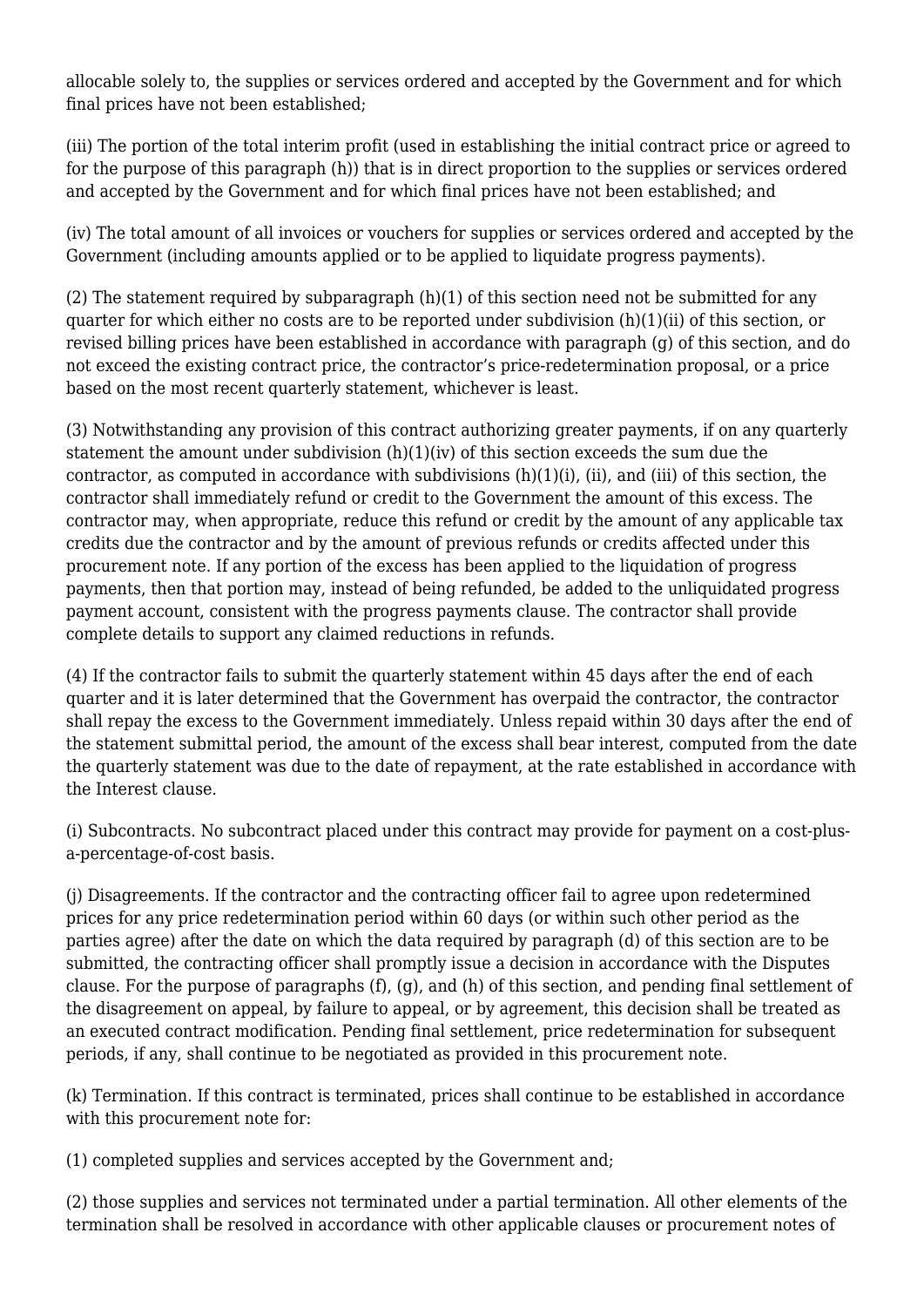\*\*\*\*\*

# **SUBPART 16.5 – INDEFINITE DELIVERY CONTRACTS**

*(Revised January 11, 2022 through PROCLTR 2021-15)*

### **16.501-2 General.**

(c) Indefinite-delivery contracts providing for issuance of undefinitized delivery orders (UDOs) shall meet the requirements of DFARS Subpart 2[17.74](https://www.acquisition.gov/%5Brp:link:dlad-part-17%5D#P17_74) and DLAD 17.74.

### **16.503 Requirements contracts.**

(a)(S-90) *Guaranteed minimum (GM) purchase requirements and obligations*. Contracting officers are not required to establish a GM for requirements contracts; however, if the contracting officer elects to include a GM in the solicitation and the award, the policies at [16.504](https://www.acquisition.gov/%5Brp:link:dlad-part-16%5D#P16_504)(a)(1)(S-90 and [17.207](https://www.acquisition.gov/%5Brp:link:dlad-part-17%5D#P17_207)(S-90) apply.

### **16.504 Indefinite-quantity contracts.**

(a)(1)(S-90) Guaranteed minimum (GM) purchase requirements and obligations.

(A) Contracting officers shall establish a GM quantity or GM dollar value of supplies or services for the base period of performance of indefinite-quantity contracts (IQCs) and record an obligation in the amount of the GM at time of award. Recording the obligation is an internal financial action and is separate from issuing a task or delivery order against an IQC. Contracting officers shall follow the [Guaranteed Minimum \(GM\) Job Aids](https://dlamil.dps.mil/sites/InfoOps/Shared%20Documents/Forms/AllItems.aspx?FolderCTID=0x012000D3D259D71343A94E992AA17310CB0231&viewid=bb1b25a6-56d8-4398-ac48-5f987c946cca&id=/sites/infoOps/shared%20Documents/EBS%20ONLINE%20HELP/ePROCUREMENT/guaranteed%20Minimum%20(GM)) [\(https://dlamil.dps.mil/sites/InfoOps/Shared](https://dlamil.dps.mil/sites/InfoOps/Shared%20Documents/Forms/AllItems.aspx?FolderCTID=0x012000D3D259D71343A94E992AA17310CB0231&viewid=bb1b25a6-56d8-4398-ac48-5f987c946cca&id=/sites/infoOps/shared%20Documents/EBS%20ONLINE%20HELP/ePROCUREMENT/guaranteed%20Minimum%20(GM)) [Documents/Forms/AllItems.aspx?FolderCTID=0x012000D3D259D71343A94E992AA17310CB0231&](https://dlamil.dps.mil/sites/InfoOps/Shared%20Documents/Forms/AllItems.aspx?FolderCTID=0x012000D3D259D71343A94E992AA17310CB0231&viewid=bb1b25a6-56d8-4398-ac48-5f987c946cca&id=/sites/infoOps/shared%20Documents/EBS%20ONLINE%20HELP/ePROCUREMENT/guaranteed%20Minimum%20(GM)) [viewid=bb1b25a6-56d8-4398-ac48-5f987c946cca&id=/sites/infoOps/shared Documents/EBS](https://dlamil.dps.mil/sites/InfoOps/Shared%20Documents/Forms/AllItems.aspx?FolderCTID=0x012000D3D259D71343A94E992AA17310CB0231&viewid=bb1b25a6-56d8-4398-ac48-5f987c946cca&id=/sites/infoOps/shared%20Documents/EBS%20ONLINE%20HELP/ePROCUREMENT/guaranteed%20Minimum%20(GM)) [ONLINE HELP/ePROCUREMENT/guaranteed Minimum \(GM\)\)](https://dlamil.dps.mil/sites/InfoOps/Shared%20Documents/Forms/AllItems.aspx?FolderCTID=0x012000D3D259D71343A94E992AA17310CB0231&viewid=bb1b25a6-56d8-4398-ac48-5f987c946cca&id=/sites/infoOps/shared%20Documents/EBS%20ONLINE%20HELP/ePROCUREMENT/guaranteed%20Minimum%20(GM)). (From the EBS Home Page, see the EBS Online Help link, navigate to the eProcurement section, and select the Guaranteed Minimum (GM) folder.)

(*1*) For actions executed in ECC, see the job aid entitled "Creating and Maintaining a Guaranteed Minimum Purchase Order".

(*2*) For actions executed in SRM, see the job aid entitled "Creating and Updating a Guaranteed Minimum (GM) on a Long Term Contract (LTC)".

(B) Failures to establish a GM quantity or GM dollar value and/or record an obligation in the amount of the GM purchase requirement when awarding an IQC are reflected in warrant proficiency scores and require creation of a contracting officer corrective action plan in accordance with [DLAM](https://issue-p.dla.mil/Published_Issuances/Contracting%20Officer%20(KO)%20Warrant%20Program%20with%20CAP%20changes.pdf) [5025.04, Contracting Officer \(KO\) Warrant Program](https://issue-p.dla.mil/Published_Issuances/Contracting%20Officer%20(KO)%20Warrant%20Program%20with%20CAP%20changes.pdf)

[\(https://issue-p.dla.mil/Published\\_Issuances/Contracting Officer \(KO\) Warrant Program with CAP](https://issue-p.dla.mil/Published_Issuances/Contracting%20Officer%20(KO)%20Warrant%20Program%20with%20CAP%20changes.pdf) [changes.pdf](https://issue-p.dla.mil/Published_Issuances/Contracting%20Officer%20(KO)%20Warrant%20Program%20with%20CAP%20changes.pdf)). See Monthly Review and Reporting Requirements at mandatory [PGI](#page--1-0) [16.504](#page--1-0)(a)(1)(S-90)(B).

(C) If during contract performance, the contracting officer does not expect demand during the remaining performance period to fulfill the GM, the contracting officer should consider whether a termination for convenience to reduce the GM is appropriate. Before executing any modification to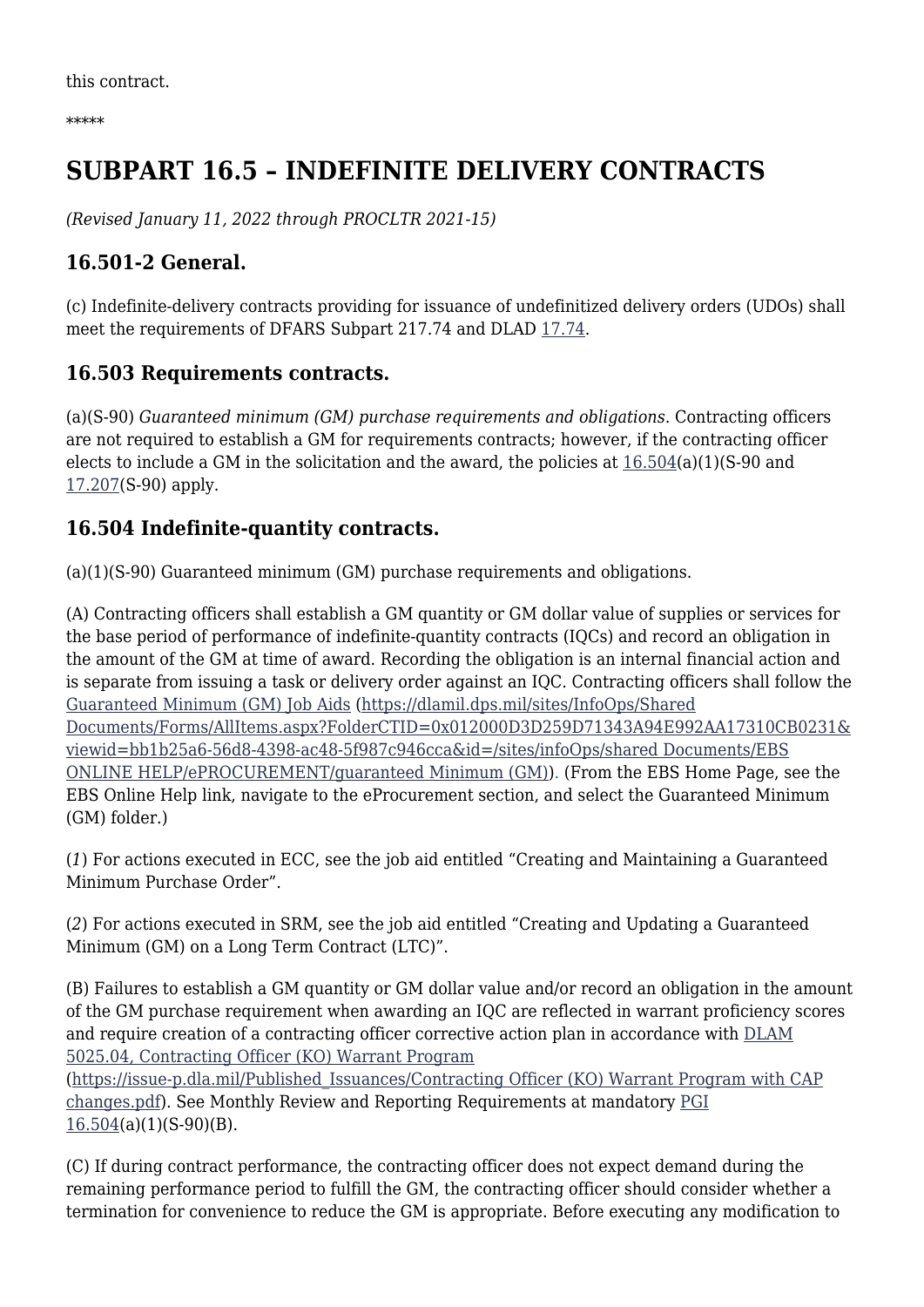effect a reduction in the GM, the contracting officer should consult with Office of Counsel to consider any legal impacts to the Agency stemming from the modification.

(a)(4)(viii) Use procurement note L26 in solicitations which will result in IDCs when it is anticipated that the contractor will offer a price break for high quantity delivery orders. Coordinate with the demand planner manager for establishment of the quantity most likely to be procured for each delivery order. The highest weight should then be assigned to this quantity. State the range of order quantities and the evaluation weight which will be placed on each quantity range in the buying section of Optional Form 336, Continuation Sheet. The contracting officer shall also provide the contractor with an estimate of the annual requirements.

\*\*\*\*\*

L26 Evaluation of Quantity Sensitive and Indefinite Delivery Contracts (AUG 2017)

(1) To be eligible for award for an item, the contractor shall offer prices for each quantity increment stated in the solicitation.

(2) The Government will—

(i) Evaluate prices on a weighted basis, as identified in the solicitation.

(ii) Assign the highest weights to incremental quantities, as identified in the solicitation, within which it anticipates orders are most likely to be issued.

(iii) Evaluate offers by multiplying the designated weight by the unit price for each order increment and adding the results.

(iv) Make only one award for each line item.

(v) Issue each delivery order at the price offered for that increment.

\*\*\*\*\*

(c) *Multiple award preference.* The contracting officer shall include the determination not to make multiple awards in the acquisition plan or otherwise document the determination in writing in the contract file.

 $(1)(ii)(D)(1)(S-90)$  "Awarded to a single source" means the task or delivery orders will not be competed between contract holders. "Task or delivery order contract" does not include orders against task or delivery order contracts.

(S-91) The HCA (or CCO if the HCA delegates approval authority to the CCO) shall approve award of task or delivery order contracts between \$10 million and not exceeding the threshold at FAR  $16.504(c)(1)(ii)(D)(1)$  to a single source. This requirement does not apply to DLA Energy's energy program contracts, AbilityOne, and FPI contracts when they are a mandatory source in accordance with FAR 8.602(a)(3). This requirement does apply to DLA Energy non-energy task and delivery order contracts.

(S-92) Single awards over the threshold at FAR 16.504(c)(1)(ii)(D)(*1*) ); excluding those subject to the exception in paragraph  $(c)(1)(ii)(D)(3)(i)$  at DFARS  $16.504$ [\(https://www.acq.osd.mil/dpap/dars/dfars/html/current/216\\_5.htm#216.504](https://www.acq.osd.mil/dpap/dars/dfars/html/current/216_5.htm#216.504)).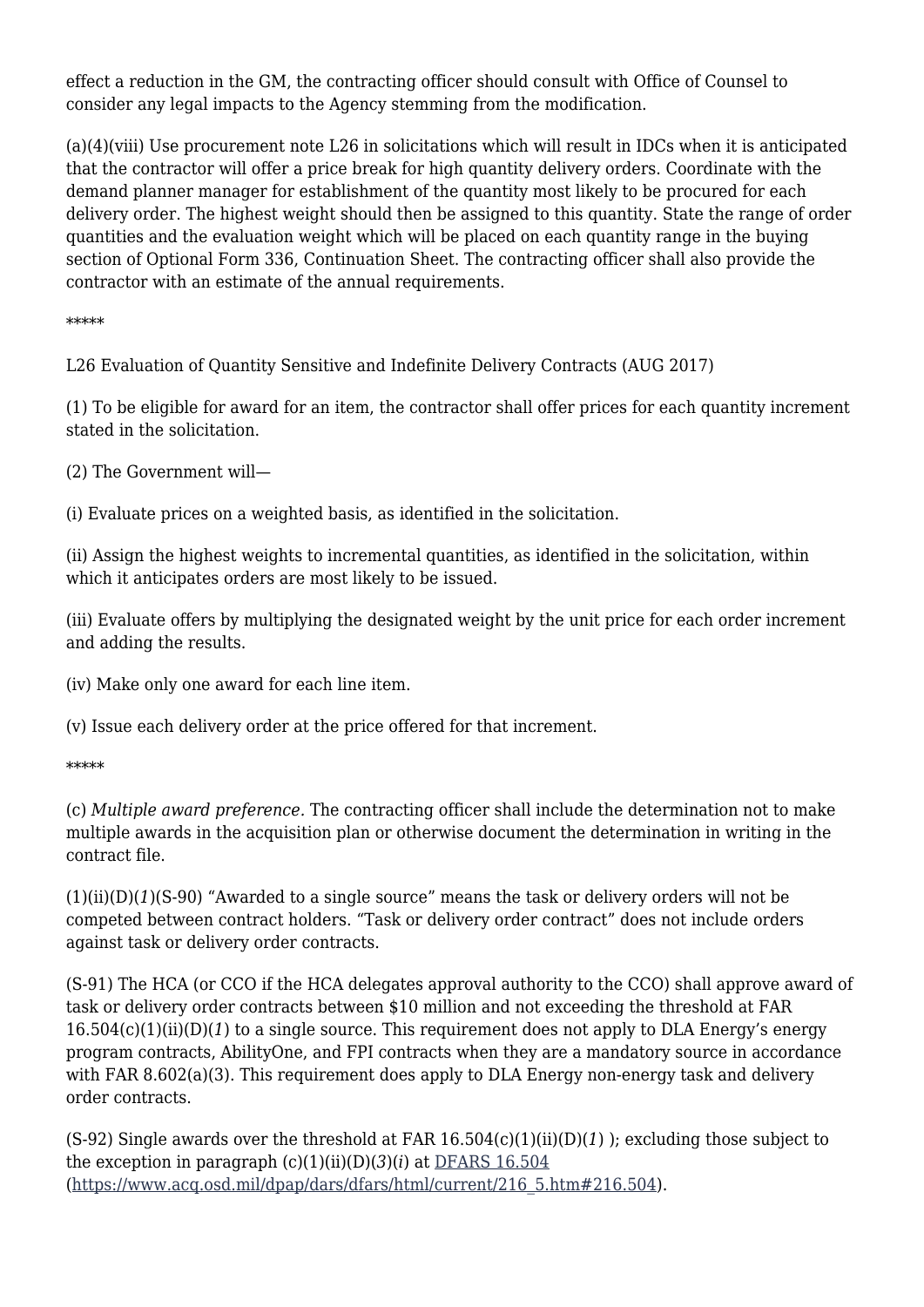(*A*) Preferably within the early stages of the acquisition process, but no less than 21 days before contract award, the procuring organization shall submit a D&F to the DLA Acquisition Operations Division. If the D&F specifies the solicitation number, any resulting single award contract over the threshold at FAR 16.504(c)(1)(ii)(D)(*1*) will be covered. The D&F shall include sufficient detail to fully support the application of one or more of the exceptions at FAR 16.504(c)(1)(ii)(D)(*1*) to the procurement.

(*B*) Fixed-price contracts utilizing an economic price adjustment or price redetermination clause qualify for the FAR 16.504(c)(1)(ii)(D)(*1*)(*ii*) exception for contracts providing only firm-fixed price task or delivery orders if the individual delivery or task orders under the contracts are firm-fixed priced using prices established in the contracts.

### **16.505 Ordering.**

(a)(S-90) The contracting officer shall issue a delivery order for any quantity ordered, including a quantity ordered concurrently with award of a basic contract.

(b) *Orders under multiple-award contracts—*

(8) *Task-order and delivery-order ombudsman*. The competition advocate at each procuring organization shall act as the task and delivery order contract ombudsman. The ombudsman shall attempt to resolve contractor complaints relative to placement of individual task and delivery orders. When the ombudsman cannot resolve complaints at the procuring organization level, the ombudsman shall forward the complaint to the Program Manager for Competition, DLA Acquisition Operations Division. The DLA competition advocate shall resolve the complaint. Each procuring organization shall develop procedures for execution of ombudsman duties and responsibilities.

(c) Contracting officers may use procurement note C10 to indicate delivery order procedures in multiple award indefinite delivery contracts pursuant to FAR 16.504. Indicate in the procurement note whether price evaluation for the task or delivery order is significantly more, less, or approximately equal in importance to all other evaluation factors combined.

#### **\*\*\*\*\***

C10 Placement of Task or Delivery Orders Against Multiple Indefinite Delivery Contracts (AUG 2017)

(1) In accordance with FAR 52.216-27, Single or Multiple Awards, the Government may elect to award multiple contracts under this solicitation. The Government will evaluate proposals in accordance with evaluation provisions in Section M of this solicitation. In the event of multiple awards, the Government will use the same evaluation criteria to determine which proposals represent the best value to the Government. The contracting officer has the discretion to determine the exact number of awards, considering the cost to the Government to administer multiple awards, the recurring nature of the requirement, the need to increase the active production base, and the benefits that may be achieved through continued competition.

(2) Task or delivery order placement procedure.

(a) In the event of multiple awards, the contracting officer will consider each awardee for placement of individual task or delivery orders unless an exception at FAR 16.505(b)(2) applies. However, awardees subject to testing and approval requirements (e.g., first article testing) are not eligible to receive orders until testing requirements are satisfactorily completed. Failure to successfully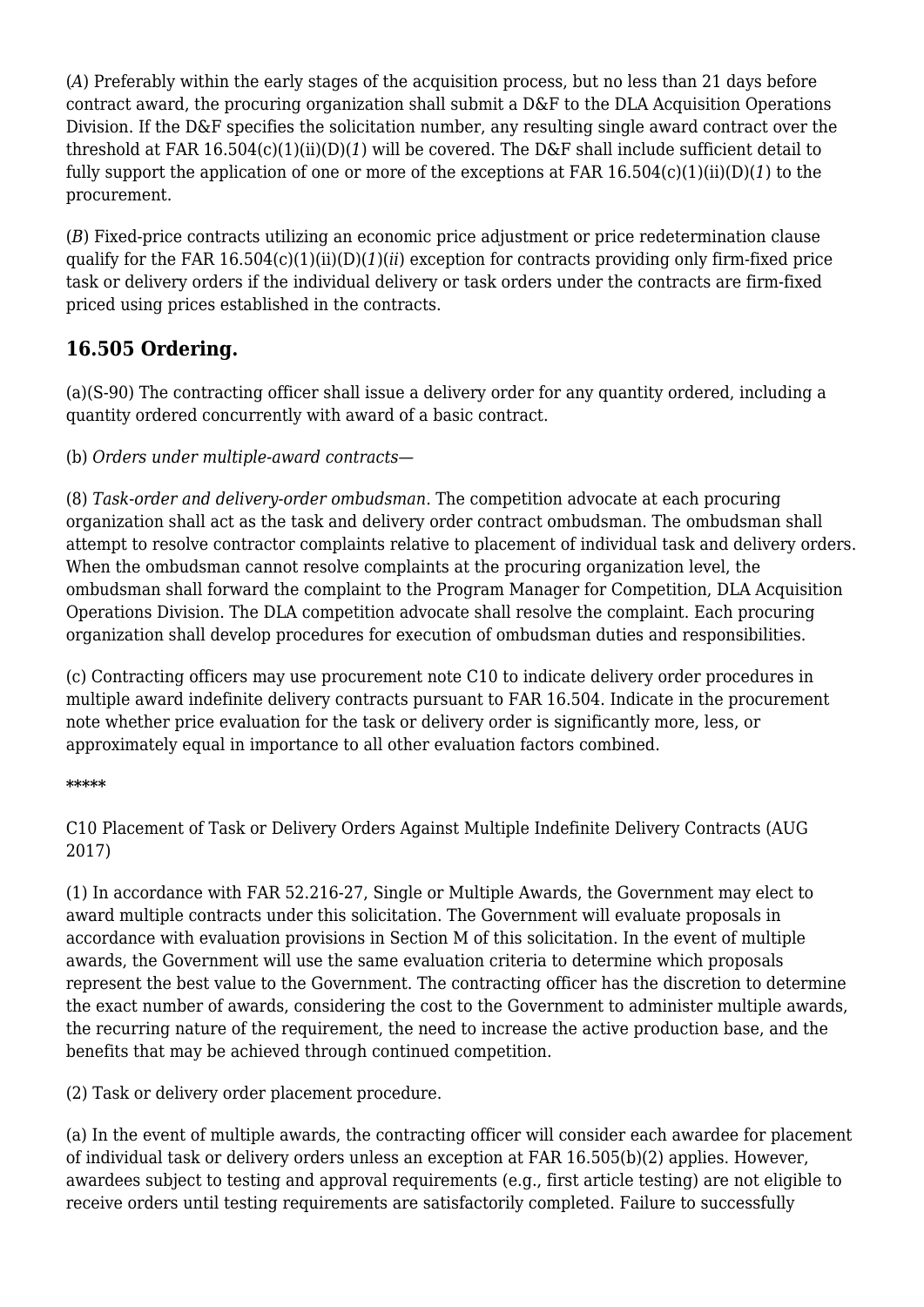complete required testing will constitute grounds for contract termination for default by the Government.

(b) Unless stated otherwise in the contract or in the request for quotes for task or delivery orders under this contract, the following evaluation process will be used in awarding task or delivery orders. The criteria used for evaluating offers for task or delivery orders under this contract are price, past performance, and delivery. Price is of importance than or to the other factors combined. Past performance will include performance on orders previously placed under the contract and may include performance under other contracts. In evaluating performance under previous orders, the contracting officer will consider delivery, quality of supplies or services furnished, and success in implementing any socioeconomic support programs that may be applicable to the contract.

(3) Task and delivery order ombudsman. In accordance with [FAR 16.505\(b\)\(8\)](https://www.acquisition.gov/%5Brp:link:far_dita-part-16%5D#P395_68844), the competition advocate will address complaints or questions regarding the placement of individual task or delivery orders. Address correspondence to the appropriate supply chain listed below:

For DLA Aviation:

DLA Aviation

Competition Advocate, BPP

8000 Jefferson Davis Highway

Richmond, Virginia 23297-5124

For DLA Troop Support's construction and equipment, clothing and textile, subsistence, and medical supply chains:

DLA Troop Support

Competition Advocate, BPA

700 Robbins Avenue

Philadelphia, Pennsylvania 19111-5096

For DLA Land and Maritime:

DLA Land and Maritime

Competition Advocate

Post Office (P.O.) Box 3990

Columbus, Ohio 43218-3990

\*\*\*\*\*

#### **16.590 Procurement notes.**

(a) Contracting officers may use procurement note L27 in solicitations when a method is needed for making additions or deletions to items covered by the contract (e.g., corporate contracts, LTCs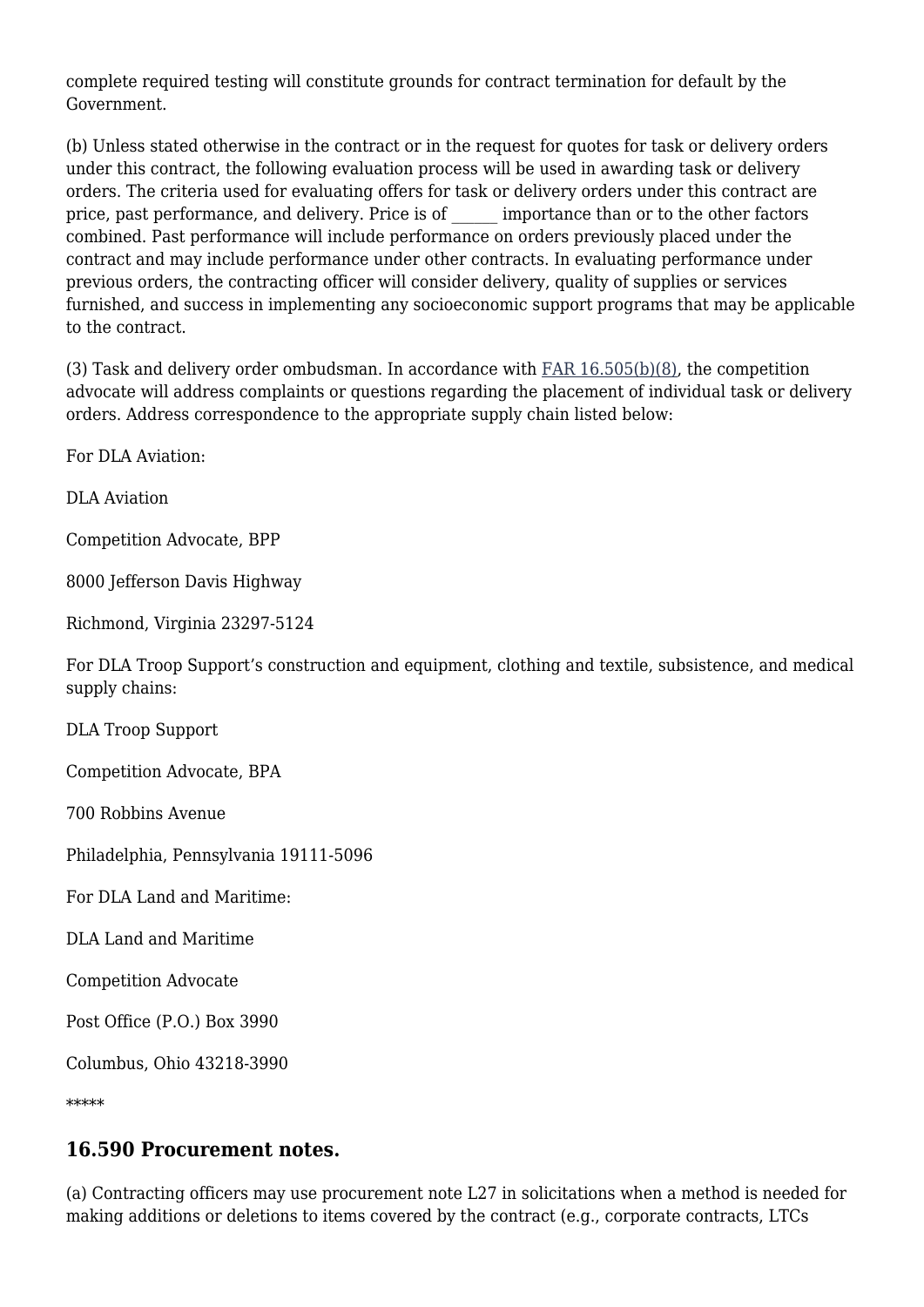incorporating a manufacturer's price list, comprehensive weapon system spare parts support, a specific range of items).

(1) The contracting officer shall address competition requirements before new items may be added to a contract.

(2) The contracting officer shall prepare a scope of contract statement in the solicitation and resulting contract to clearly establish the Government's intentions and rights under the contract. The scope of contract statement should communicate a comprehensive objective for the acquisition (i.e., whether it is based on a specific stock class, weapon system, product line, manufacturer, or distributor). The contracting officer shall not include information in the scope of contract statement that conflicts with Section B or other terms of the solicitation. Contracting officers have flexibility in defining contract scope but must be careful to avoid ambiguities.

#### \*\*\*\*\*

L27 Addition and Deletion of Items (AUG 2017)

(1) The Government reserves the right to unilaterally delete items that were available from only one manufacturer at the time of award if an alternate source of supply becomes available or the Government's requirements are modified to provide for full and open competition. The Government will provide a 30-day advance notice to the contractor prior to deleting any item from the contract.

(2) The Government may add new items to the contract through bilateral modification with negotiated prices. All new requirements are subject to synopsis prior to addition to the contract.

#### (3) Discontinued items:

(a) The contractor agrees to provide the Government with immediate, written notification when the manufacturer will discontinue an item, including a recommendation for any potential substitute or replacement items. If the Government elects to include a substitute or replacement item in the contract, the contracting officer will modify the contract accordingly.

(b) If the manufacturer discontinues an item without replacement, the contractor shall include in the notice a recommendation concerning the availability of items that are comparable in form, fit, and function. The contractor shall not incur any costs related to alternate sources of supply without the express written approval of the contracting officer. The Government has the option to make a last time order, or series of orders, within 30 days after receiving written notification of the discontinued item, after which the item will be deleted from the contract. The contractor shall honor any last time order, unless it is returned to the ordering office within 10 days after issuance with written notice stating the full quantity is not available for shipment. The parties will negotiate the terms of such orders, including changes to the delivery schedule and maximum quantity available for shipment.

#### \*\*\*\*\*

**(**b) Contracting officers shall use procurement note C12 in solicitations and contract awards for LTCs that provide for shipment to more than one location and include quantity range pricing; when transportation costs will be relatively small compared to the cost of the item; and when the contract price will be f.o.b. origin.

#### \*\*\*\*\*

C12 Pricing of Delivery Orders with Quantity Increments (AUG 2017)